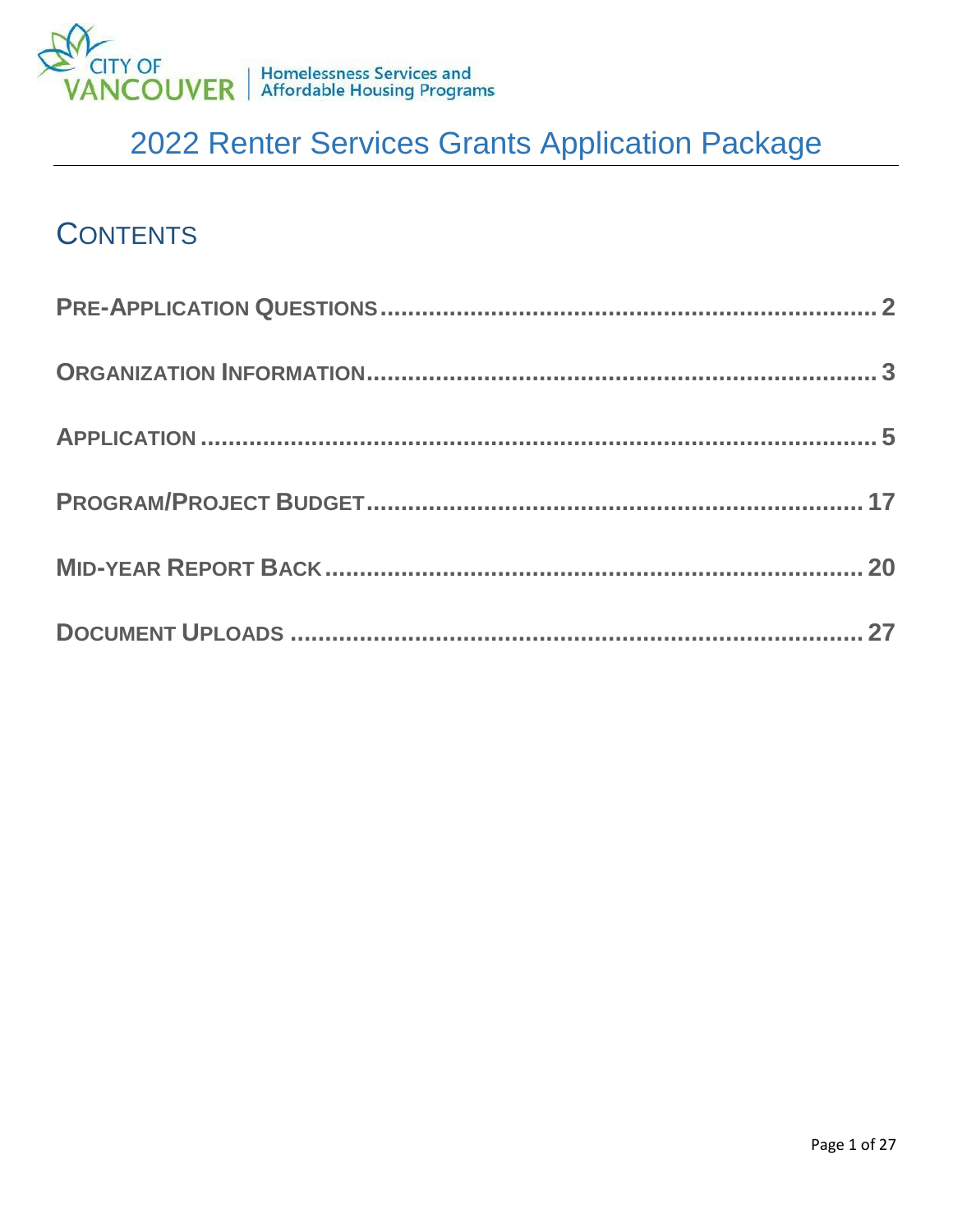

## <span id="page-1-0"></span>**PRE-APPLICATION QUESTIONS**

All questions are mandatory unless otherwise indicated.

Please complete the pre-application questions to confirm eligibility for the **Renter Services Grants Program**.

**PRE 1.1**

Please confirm that the project seeking funding is not on the list of ineligible programs/services outlined on our Information Guide.

#### **PRE 1.2**

Please confirm that Organization's Board meets all of the criteria below:

- Organization has an independent, active governing body composed of volunteers.
- No staff member can be a voting member of the Board or Executive.
- Board must have at least 3 members.

#### **PRE 1.3**

The organization must demonstrate accommodation, welcomeness and openness to people of all ages, abilities, sexual orientations, gender identities (including trans, gender-diverse and two-spirit people), ethnicities, cultural backgrounds, religions, languages, under-represented communities and socio-economic conditions in its policies, practices and programs, except in instances where the exclusion of some group is required for another group to be effectively targeted.

#### **PRE 1.4**

The organization should not act in the capacity of a funding body for, or make grants to any other group or organization.

#### **PRE 1.5**

City-funded projects must be delivered to Vancouver renters.

Note:

- Once you submit your application and supporting attachments, they become public documents.
- Information provided may be used for statistical reporting purposes.
- The City reserves the right to apply other evaluation criteria as it deems relevant.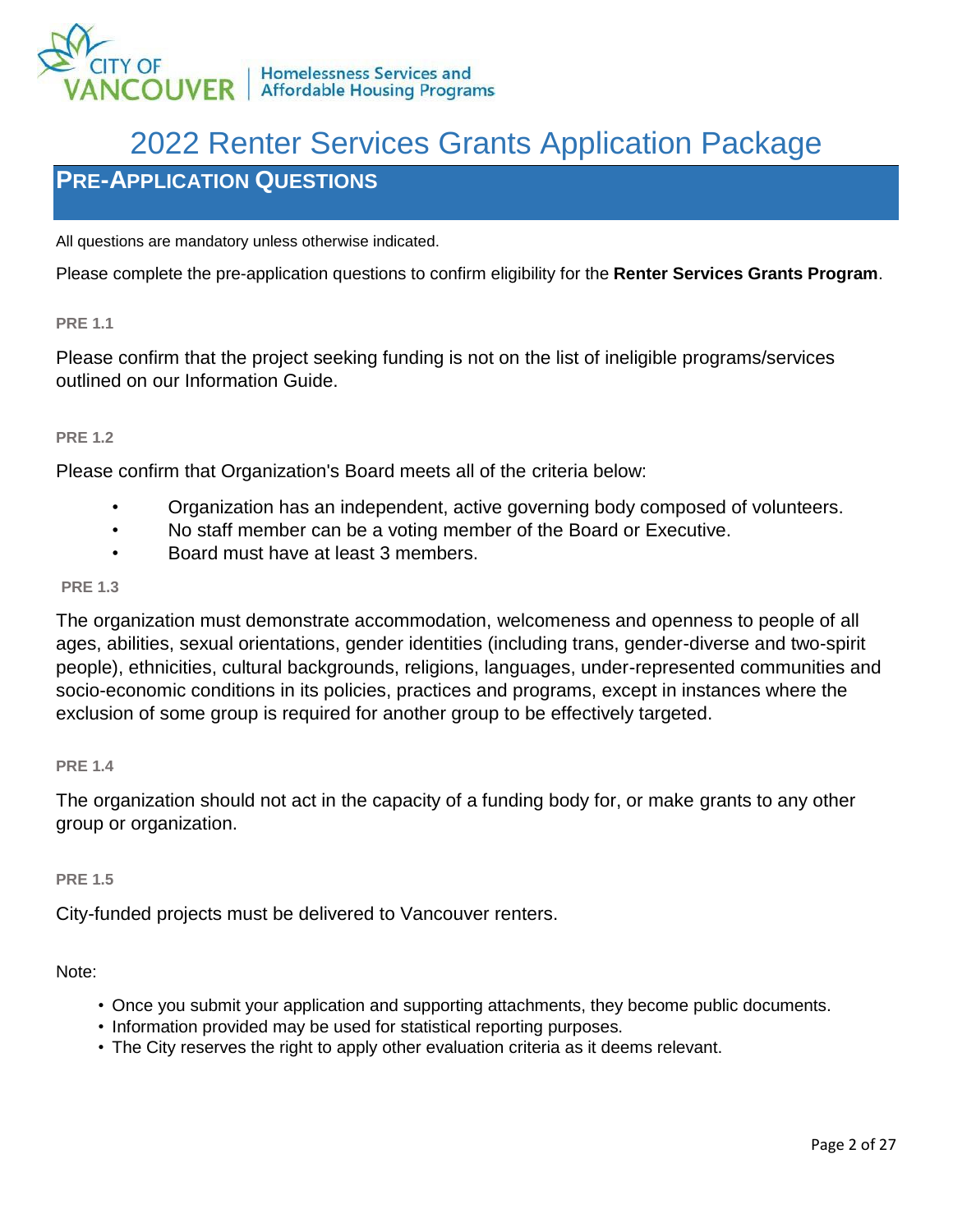

### <span id="page-2-0"></span>**ORGANIZATION INFORMATION**

All questions are mandatory unless otherwise indicated.

### **SECTION 1.0 | ABOUT THE ORGANIZATION**

**SP 1.1** Organization's Common Name

*The name the organization generally operates under (not necessarily the Registered Organization Name)*

**SP 1.2** Are you being hosted by another organization?

*Hosting is also sometimes called fiscal sponsorship, and indicates when an organization with established administrative skills helps another organization with administrative, financial and governance tasks. In some cases, the hosting organization may be the legal applicant for the grant.*

- Yes
- No

**SP 1.3** Has your organization updated or significantly changed its by-laws in the past year?

- Yes
- No

### **SECTION 2 | BOARD INFORMATION**

### **SP 2.1** Voting Board Members

Does your organization prevent staff members from voting on the board?

- Yes
- No

### **SP 2.2** Board Term Limits

Do your organization's by-laws include term limits for board directors?

- Yes
- No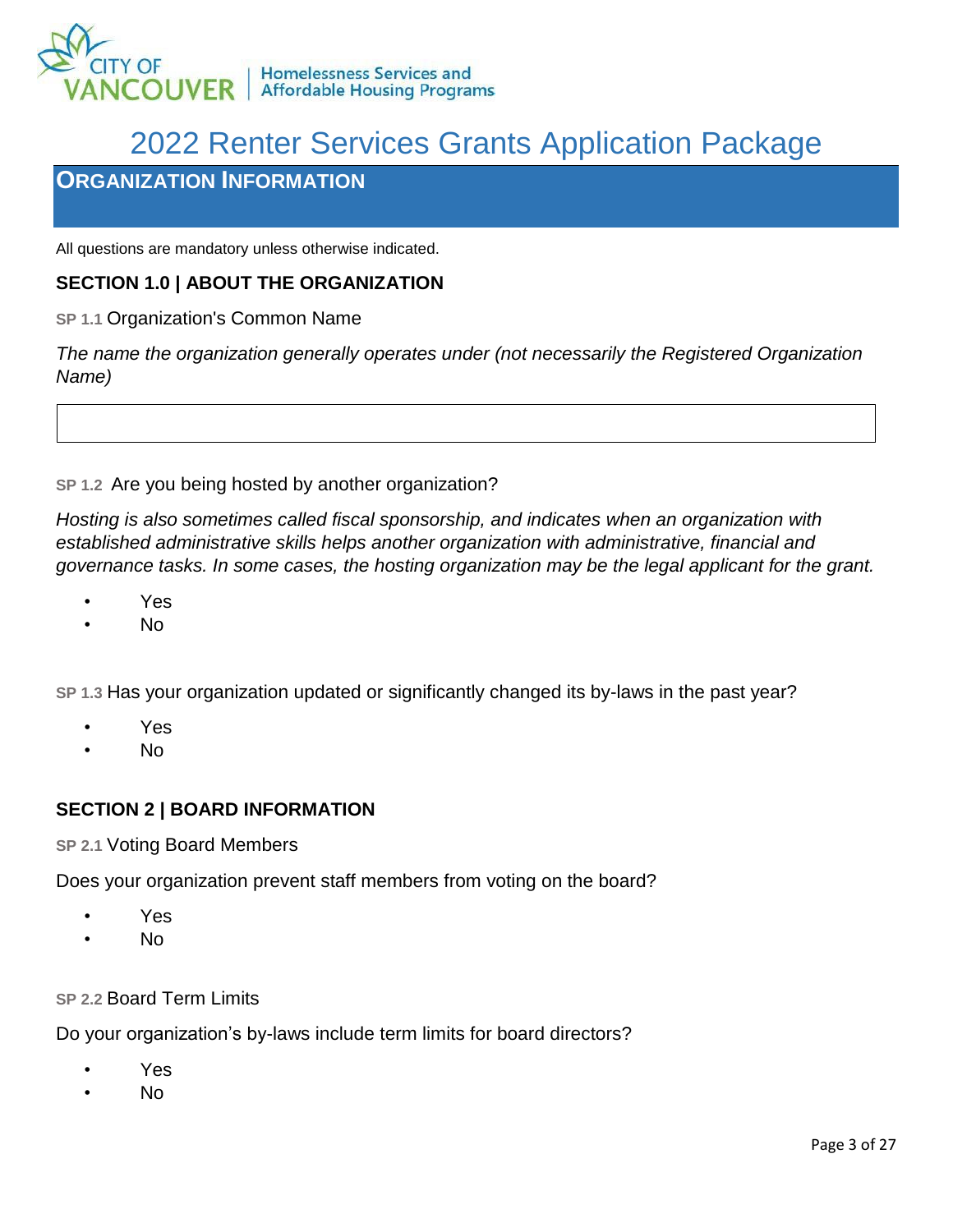

**SP 2.3** Community

Does your organization's board include representatives from the population you are mandated to serve?

- Yes
- No

#### **SP 2.4** Performance Review

Does the board have a formal annual performance review process in place for the Executive Director/Senior staff person?

- Yes
- No

#### **SP 2.5** Reserve Policy

Does your organization have a formal operating reserve policy endorsed by the Board of Directors?

- Yes
- No

#### **SP 2.6** Strategic Plan

Does your organization have a current strategic plan?

- Yes
- No

#### **SP 2.7** Diversity, Equity and Inclusion

Does your organization have internal Diversity, Equity and Inclusion policies or statements for your workforce and volunteers?

- Yes
- No

I consent to receiving emails from the City of Vancouver about grants and other updates. I understand that I may unsubscribe from the City's email list at any time by clicking the unsubscribe button at the bottom of each email.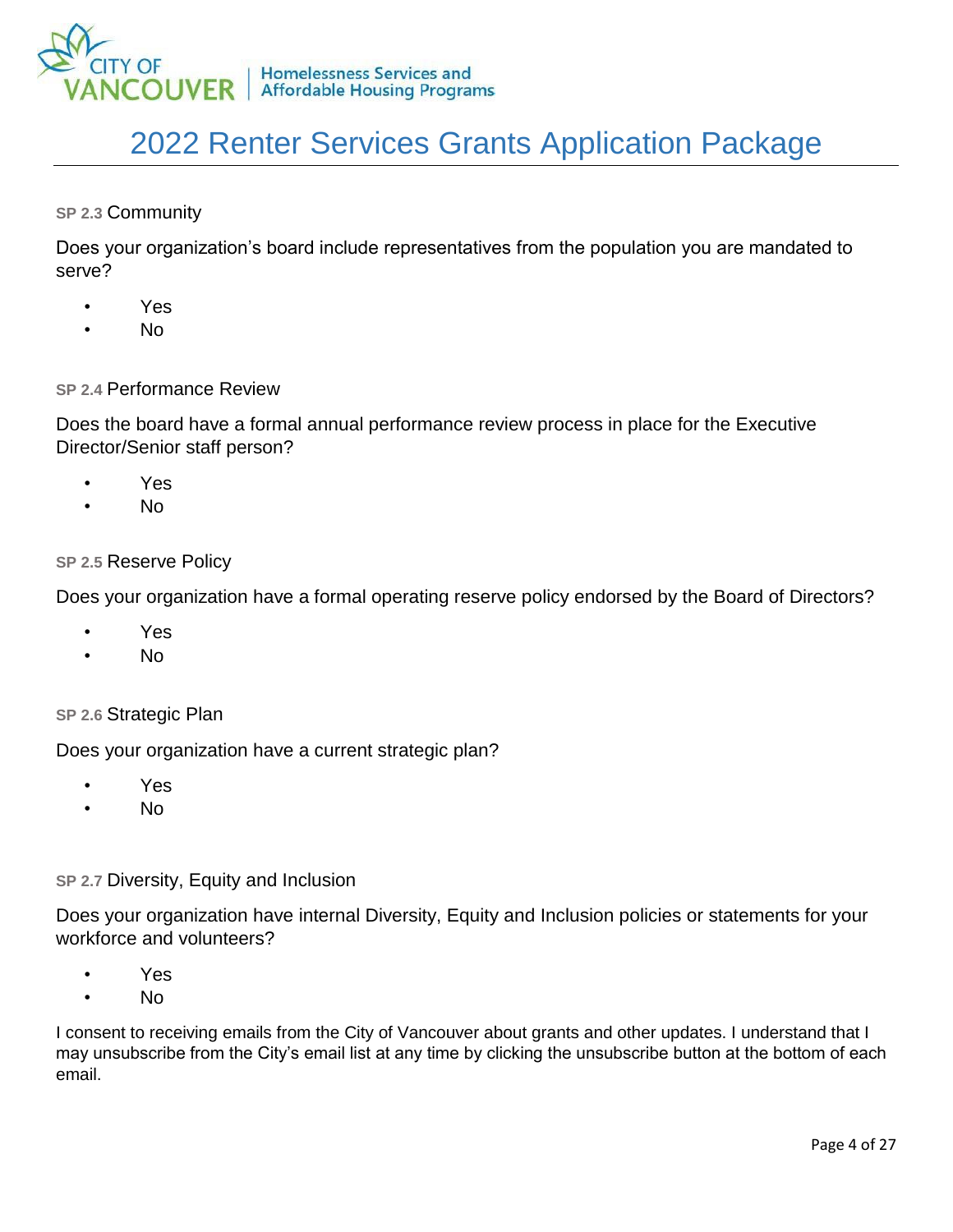

### <span id="page-4-0"></span>**APPLICATION**

All questions are mandatory unless otherwise indicated.

Please ensure to read the 2022 Renter Services Grants [Information Guide](https://vancouver.ca/files/cov/2022-renter-services-grants-information-guide.pdf) before proceeding.

### **SECTION 1 |GENERAL INFORMATION**

**APP 1.1**

Is your organization also applying for Core Support Grants (formerly DSS) through the Social Policy and Projects Division?

- Yes
- No

**RSG APP 1.2**

Did your organization receive a 2021 Renter Services Grant?

- Yes
- No

#### **RSG APP 1.3**

Main Contact for This Grant Application

- First name
- Last name
- Title
- Telephone
- Email
- **RSG APP 1.4**

### Project Name

**RSG APP 1.5**

BRIEF Program Description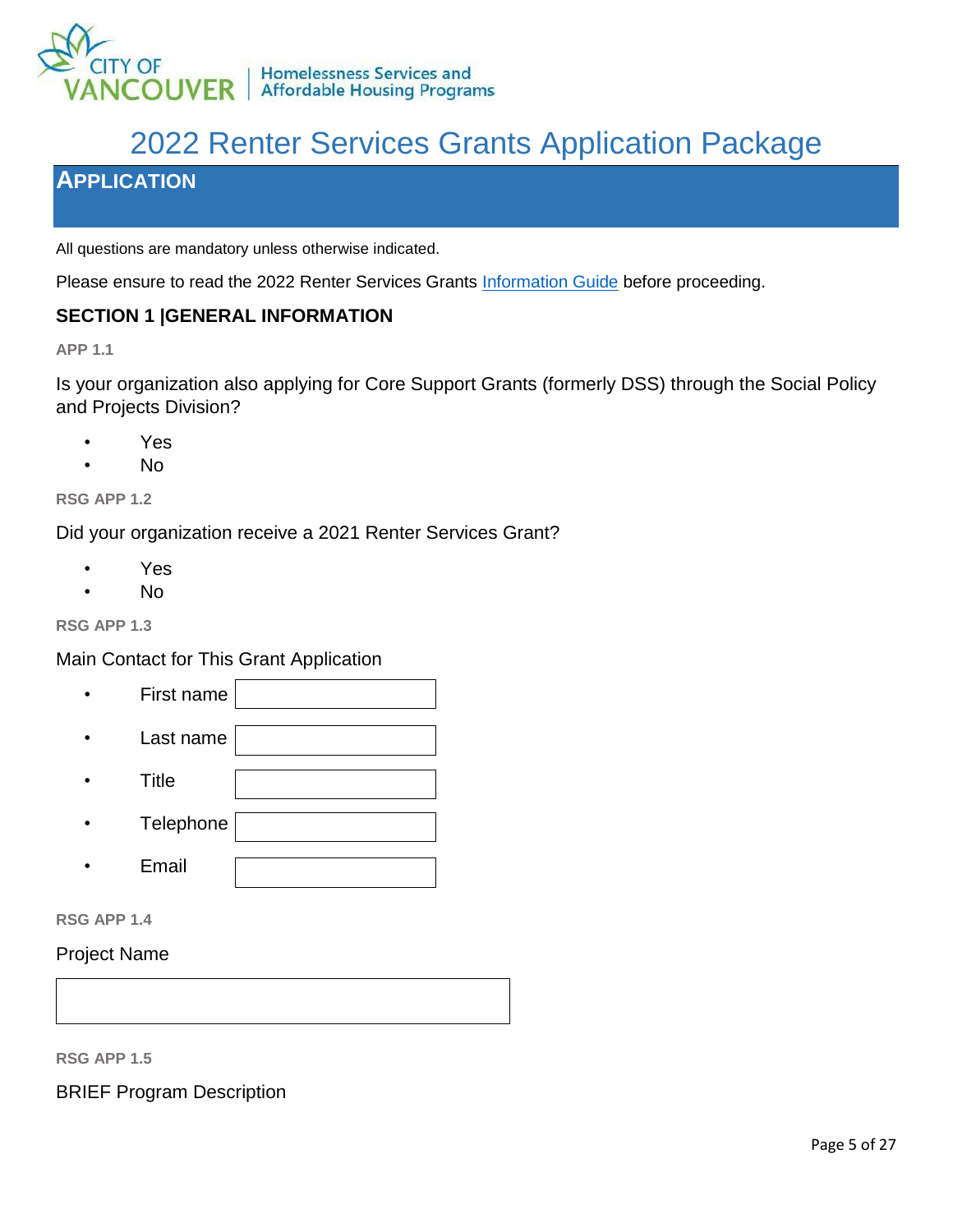

Please note this is the only text box in this application that has a word limit. *Max 50 words.*

**RSG APP 1.6**

2022 Grant Request

- Total 2022 Project Budget \$
- 2022 Grant Request

### **SECTION 2 | 2022 PROJECT DESCRIPTION**

**RSG APP 2.1**

Please describe the project for which you are seeking 2022 Renter Services funding, including the community gap/need your project addresses and the intended positive impact your project will have on the community it serves.



**RSG APP 2.2** 

If you would like to share a story of an individual or group that exemplifies the identified gap, please include it here. (Optional)

A story can provide staff with more information about challenges that renters face in Vancouver and the need for your project, however providing a story is not mandatory.

If you are including a story, please keep the following guidelines in mind:

- Ask for the group or individual's permission to use their story.
- Ensure that there is no information included that would identify those involved.
- If the story is about an individual, use a pseudonym and be sure that you have altered or removed any specific information that might lead others to be able to identify that person.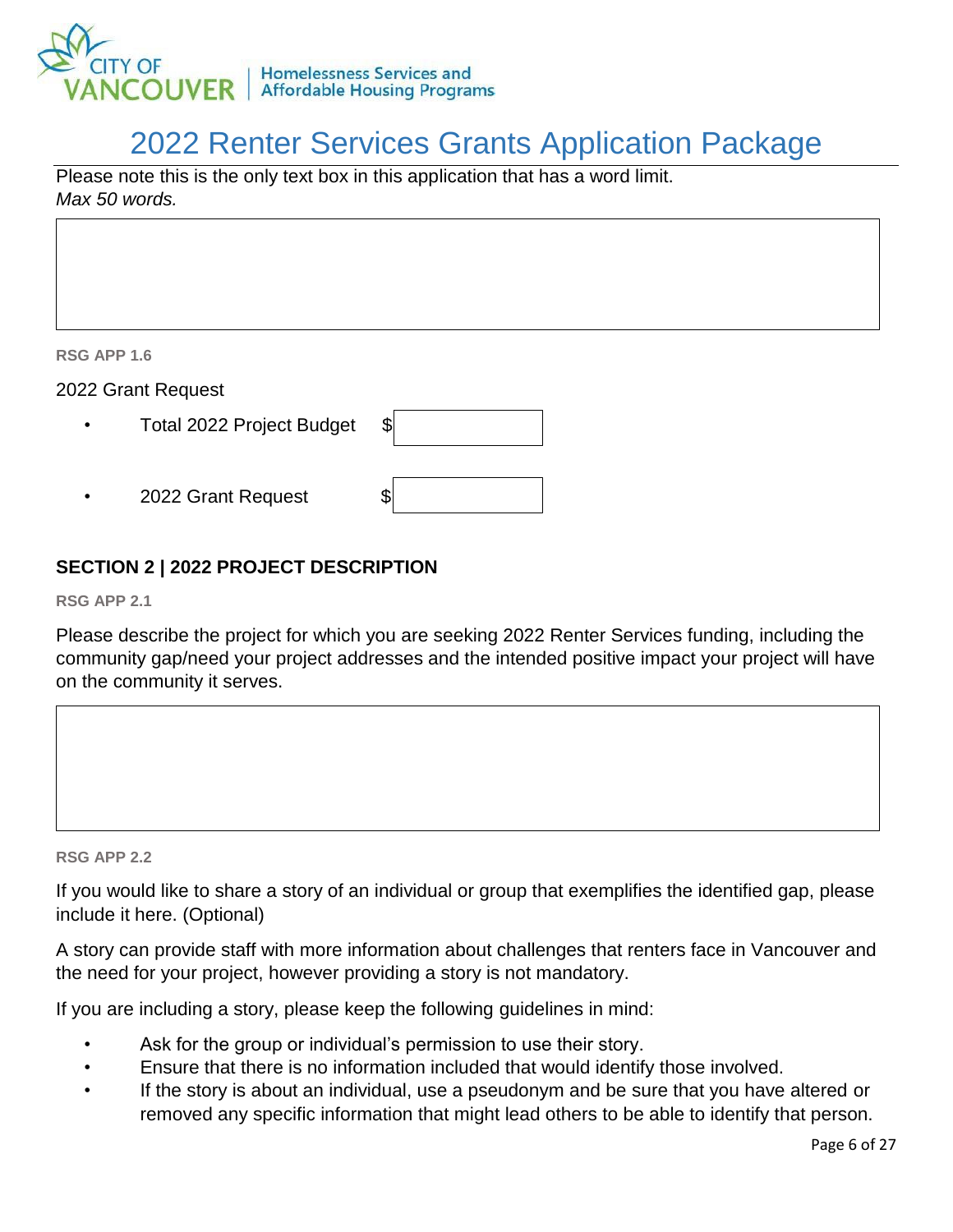

- Make sure the focus of the story is clear and related to the gap your project intends to address.
- Provide context: Why is the gap or challenge the individual or group faced significant?
- Review the story with the individual or group before including it with your application.

**RSG APP 2.2a** 

We confirm that the names used in the story above are pseudonyms and that all specific identifying information has been altered/removed.

We confirm

**RSG APP 2.3**

Please describe how this project addresses the intent and priorities of the Renter Services Grants.

(see [Information Guide\)](https://vancouver.ca/files/cov/2022-renter-services-grants-information-guide.pdf)

**RSG APP 2.4** 

Application

web browser.

Please describe how this project will augment and enhance the work your organization does to support Vancouver renters.

To go back in the form use the "Previous" button at the bottom of the page. Do not go back in your

(see [Information](https://vancouver.ca/files/cov/2022-renter-services-grants-information-guide.pdf) Guide)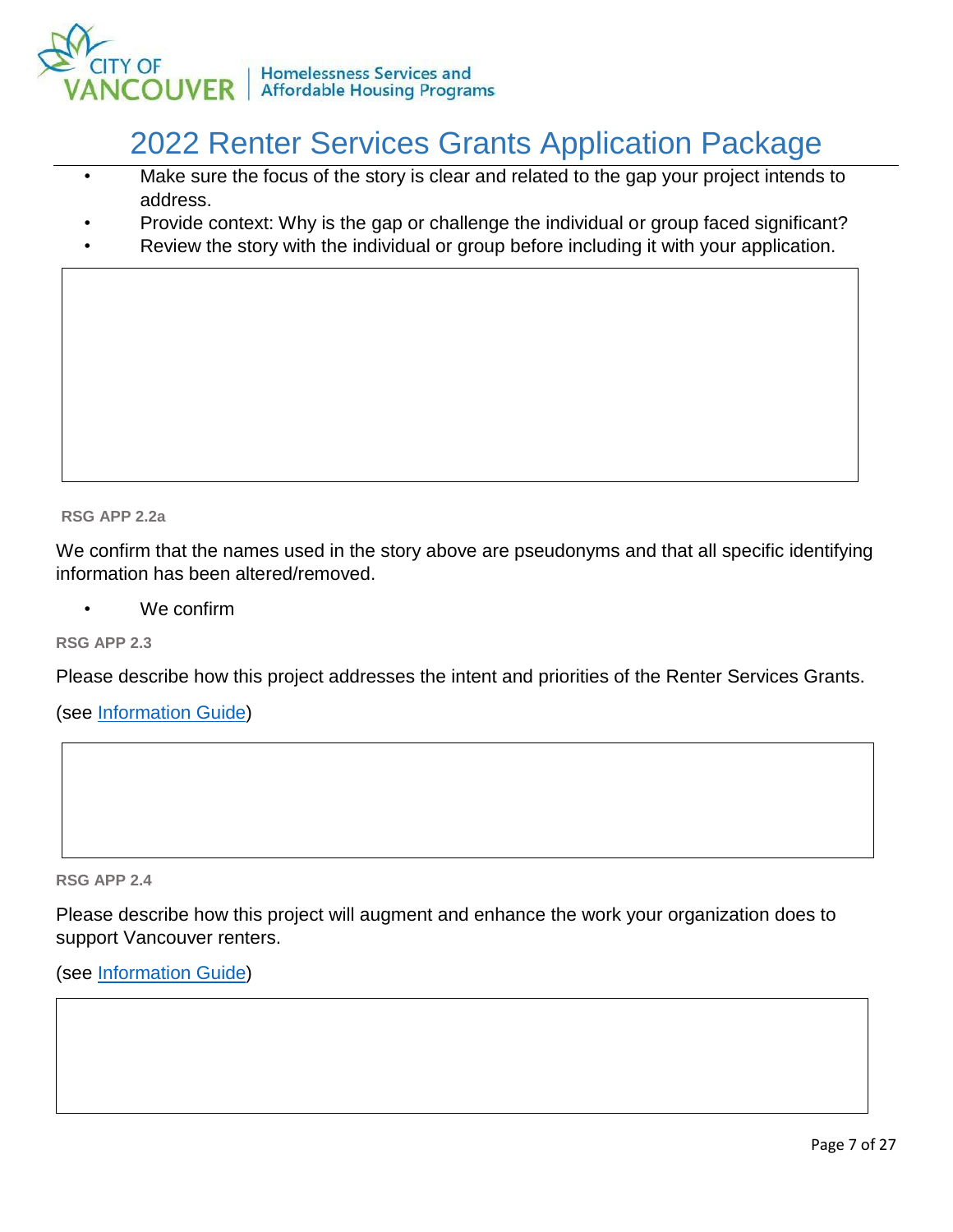

### **SECTION 3 | PROJECT RESPONSIVENESS**

**RSG APP 3.1** 

Upcoming Project Activities for 2022

City staff understand that all non-profits are operating under great uncertainty because of the pandemic, and that this can making planning very challenging. We appreciate that planned activities may differ from actual outputs, but ask you to identify the specific activities that potentially will be funded by this grant.

What are the key activities and outputs you plan to support with this grant in the upcoming year?

- **Proposed 2022 ACTIVITIES** (Example: Provide information on residential tenancy law to lowincome renters)
- **2022 OUTPUTS** *expressed as numbers* (Example: 5 workshops for 25 participants each)

| Proposed 2022 ACTIVITIES | Proposed 2022 OUTPUTS |
|--------------------------|-----------------------|
| 1.                       |                       |
| 2.                       |                       |
| 3.                       |                       |
| 4.                       |                       |
| 5.                       |                       |

**RSG APP 3.2**

In this section, we are interested in learning about how you plan to shape your project, and how you plan to continue to receive and incorporate feedback about your programming.

Please describe the methods you intend to use to design and gain input into the effectiveness of your project.

We are interested in learning about:

1. Whom you intend to consult (e.g. project participants, elders, peers or community advisors, research, etc.);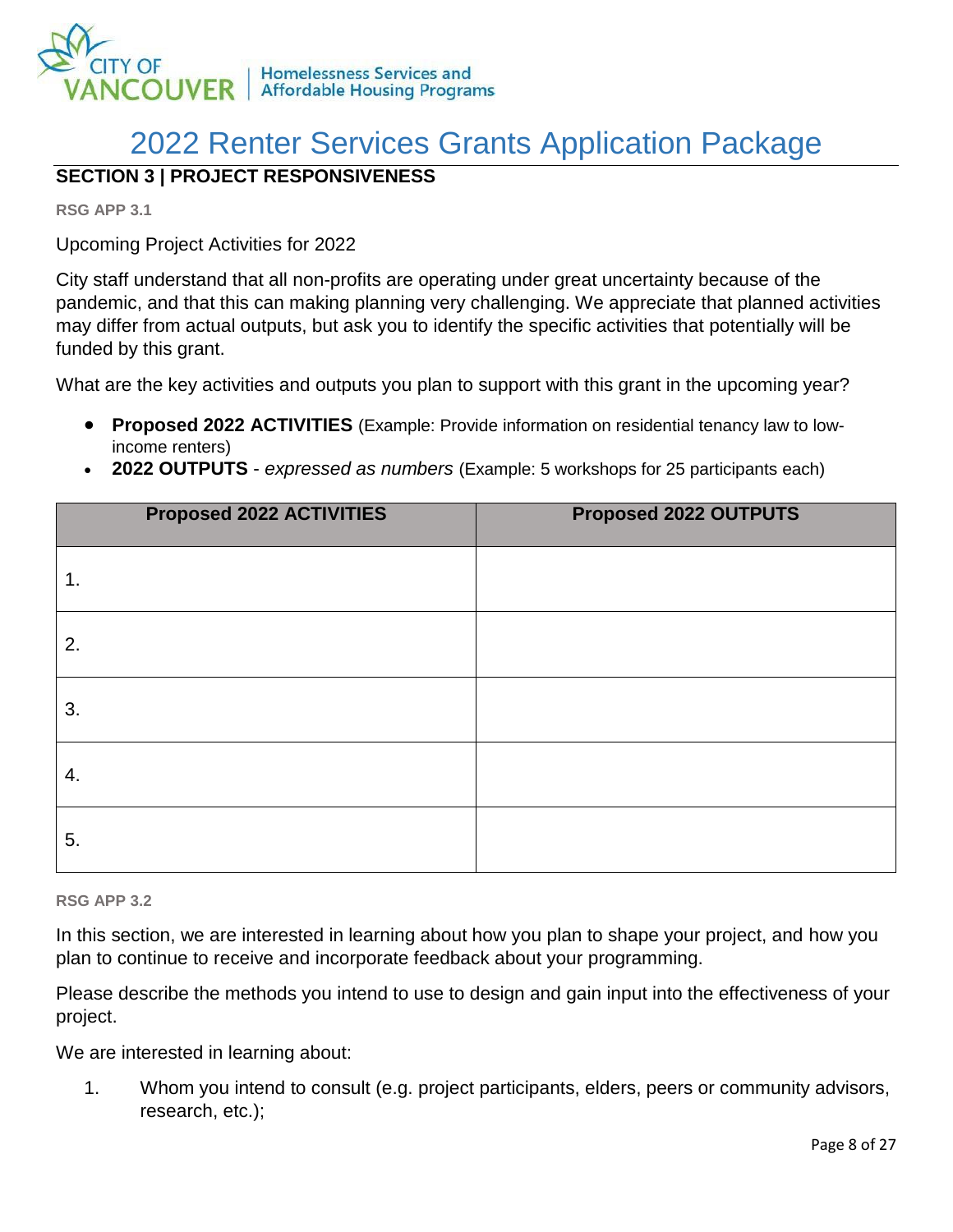

- 2. Techniques you intend to use to review your project; and,
- 3. How often you intend to use those techniques (e.g. yearly survey).

### **SECTION 4 | NUMBER AND DEMOGRAPHICS OF PARTICIPANTS**

**RSG APP 4.1**

Please provide the number of individuals who are anticipated to access or benefit from this project:

*Note: If you anticipate that a person will participate more than once in the same project activity, count that person only once.*

- Anticipated number of individuals using project in the coming year
- Percentage of those individuals who are living in Vancouver  $\vert$   $\vert$   $\sim$   $\vert$ %



#### **RSG APP 4.2**

The next question asks about the individuals your project intends to support and explores the intersections of race, gender, income and other factors to help us understand the population(s) that you intend to serve. This information will be used for aggregated statistical purposes only, and will not be used to report out on any one project.

To the best of your ability, please describe the renter groups this project intends to serve and/or engage.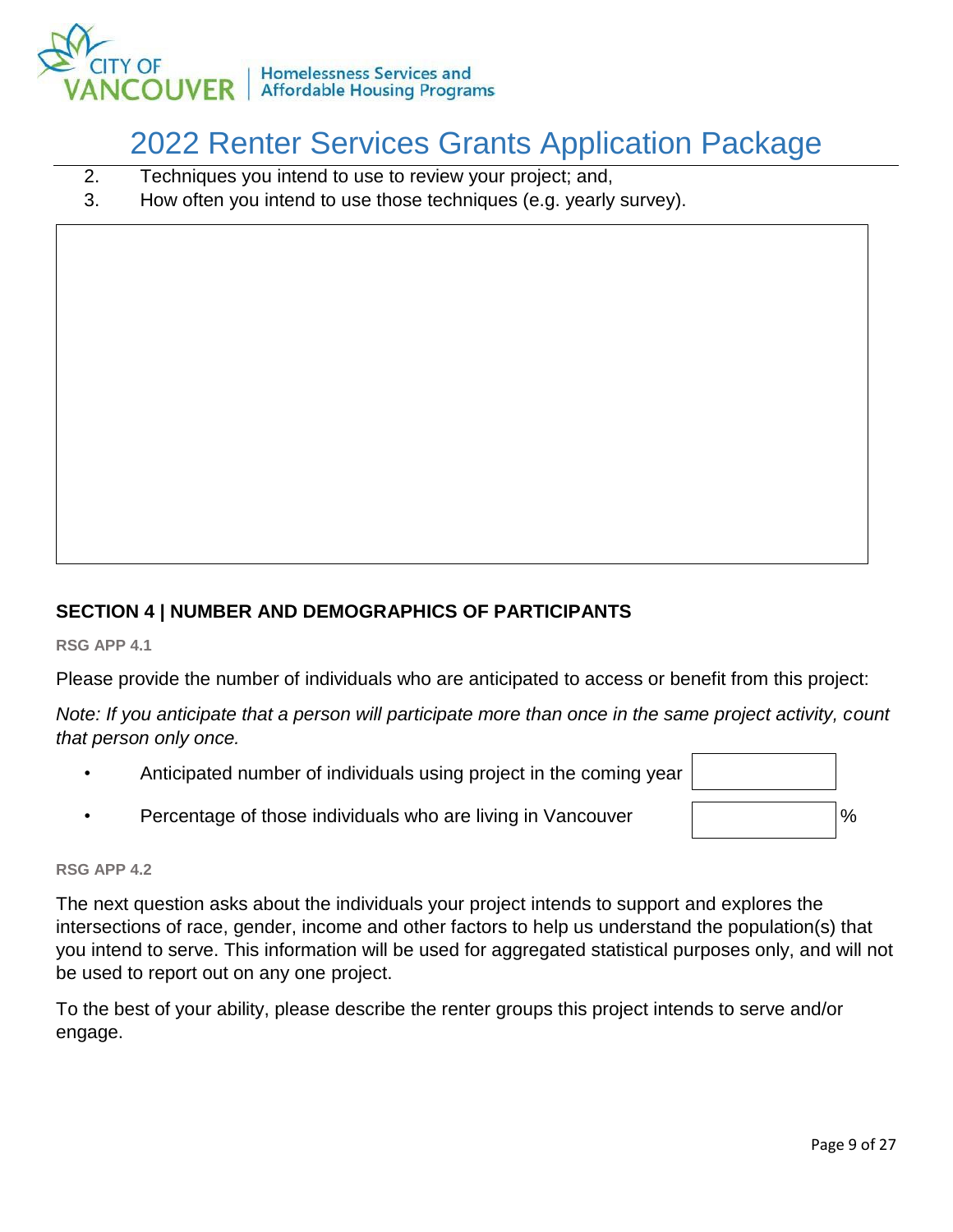

For example, seniors, youth, families, people who identify as Indigenous, people who identify as Black, people whose first language is not English, etc. Please provide as much information as needed in order to show how the population(s) your project will serve are positioned based on their intersecting identities of race, gender, income and other factors.

#### **RSG APP 4.3**

Please list the geographic neighbourhood(s) of Vancouver that your project intends to serve.

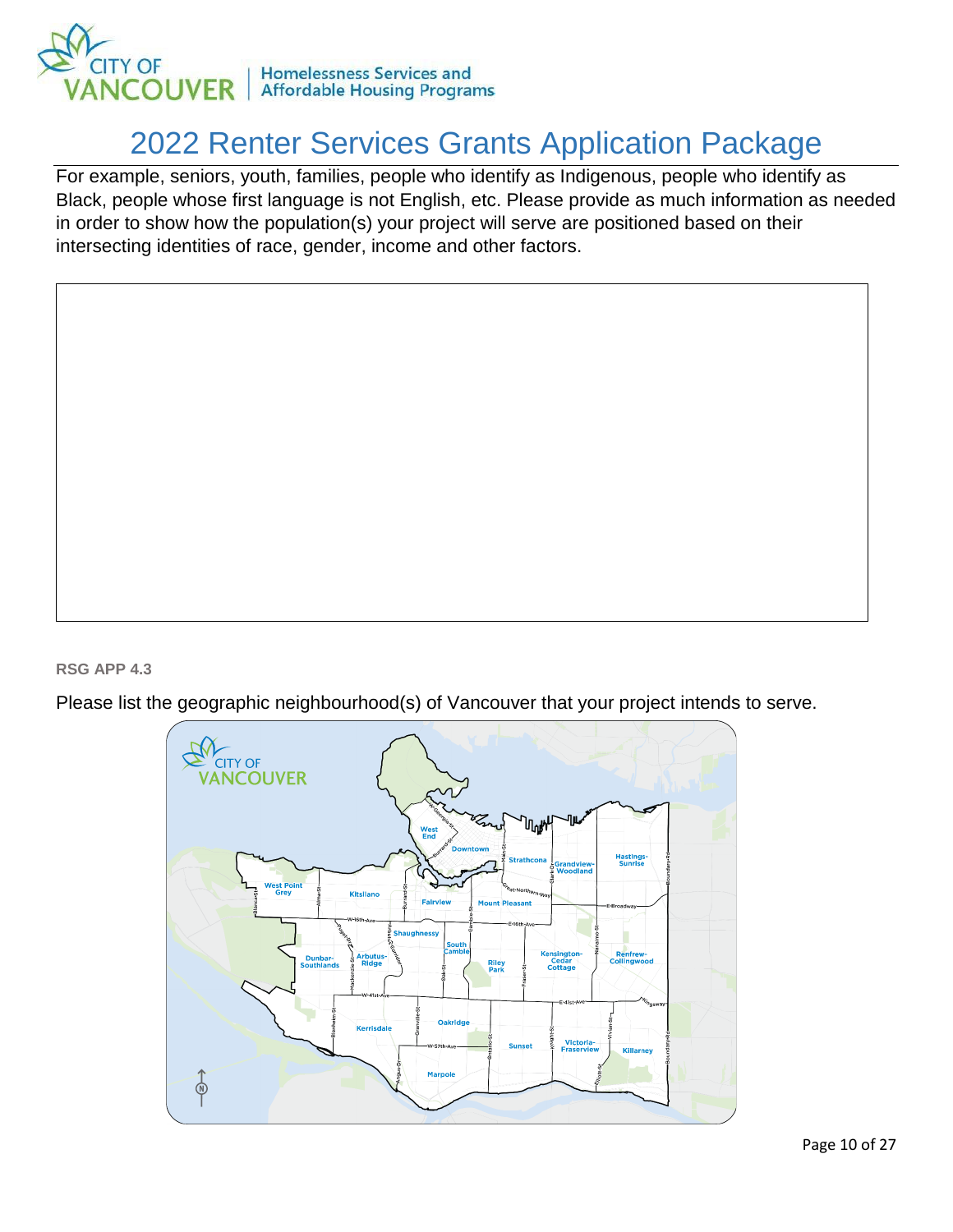

- Arbutus-Ridge
- Downtown
- Dunbar-Southlands
- **Fairview**
- Grandview-Woodland
- Hastings-Sunrise
- Kensington-Cedar Cottage
- **Kerrisdale**
- **Killarney**
- Kitsilano
- Marpole
- Mount Pleasant
- Oakridge
- Renfrew-Collingwood
- **Riley Park**
- **Shaughnessy**
- South Cambie
- **Strathcona**
- **Sunset**
- Victoria-Fraserview
- West End
- West Point Grey
- All neighbouhoods
- Other subareas (including DTES, Chinatown, etc.)

### **SECTION 5 | PARTNERSHIPS & NETWORKS WITH OTHER NON-PROFITS**

**RSG APP 5.1**

Work with Other Organizations

Partnerships and networks amplify impact of a project. By working closely and collaboratively with other organizations, projects can leverage resources, knowledge and skills, while ensuring that projects complement each other and do not lead to duplication.

- **Name of Organization:** Please identify up to five local organizations or networks that your organization works closely with to serve your clients.
- **Nature of your Relationship:** Please describe how your project will actively work with this organization or network and how this will impact services for your participants.

| <b>Name of Organization</b> | Nature of Relationship and It's Impact |
|-----------------------------|----------------------------------------|
|                             |                                        |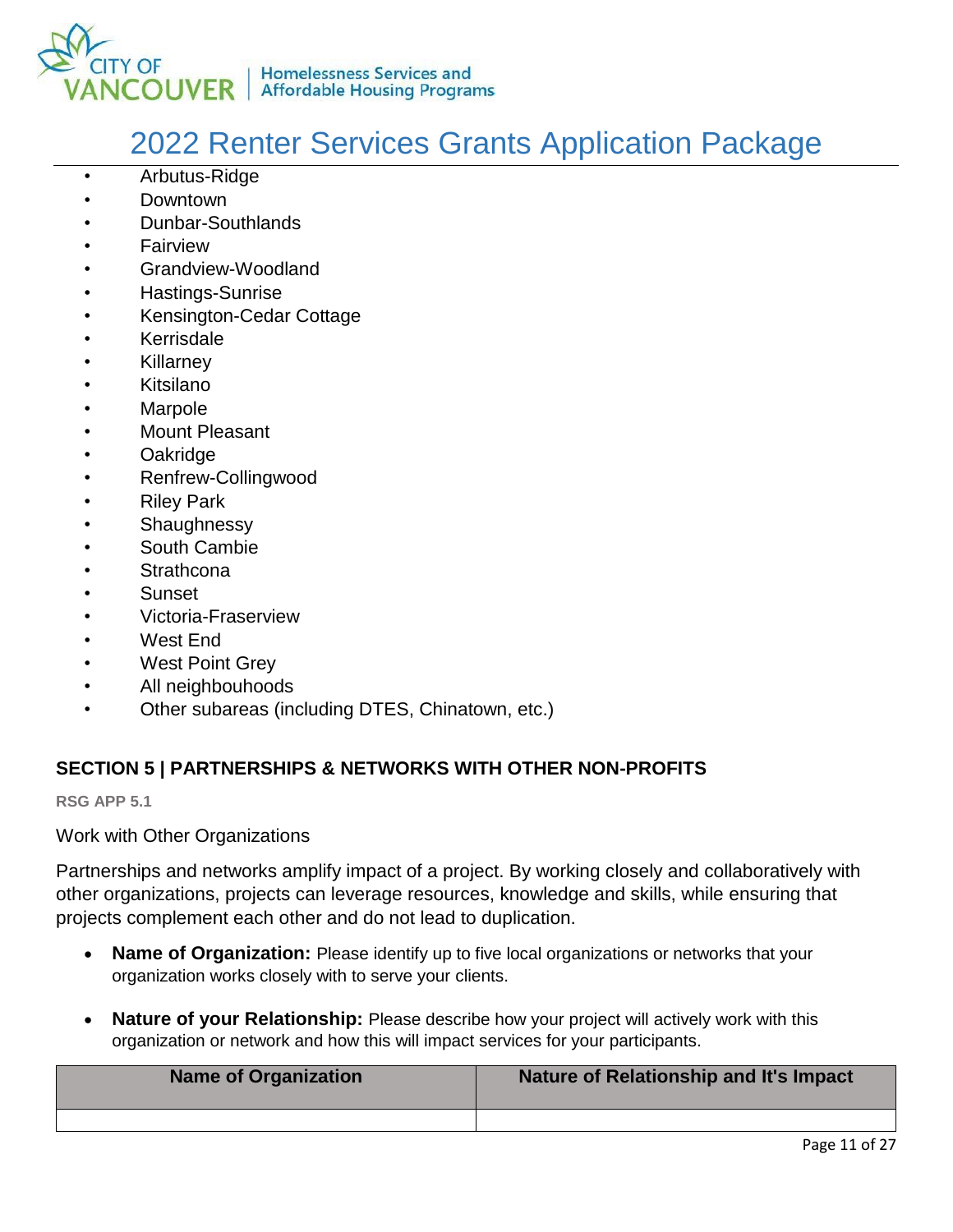

| 1. |  |
|----|--|
| 2. |  |
| 3. |  |
| 4. |  |
| 5. |  |

### **SECTION 6 | ALIGNMENT WITH COUNCIL DIRECTION**

**RSG APP 6.1** 

Council Direction to Support Vancouver Renters

Renter Services grants reinforce Council priorities to support and advocate for the needs of Vancouver renters.

Renter Services grants are investments that contribute to improving rental housing outcomes for renters in Vancouver. They support non-profit community-based projects and programs that assist and empower Vancouver renters to understand their rights, pursue their rights, and/or maintain/secure their housing. Renter Services grants are intended to augment and enhance, not simply maintain, an organization's capacity to support and advocate for renters.

Which of the following Council priorities and outcomes for renters are you attempting to influence with this project?

| <b>Renters understand their rights:</b>  | Renters know and understand their rights and<br>what impacts them as renters under municipal<br>and provincial jurisdiction.                    |
|------------------------------------------|-------------------------------------------------------------------------------------------------------------------------------------------------|
| Renters pursue their rights:             | Renters assert their legal rights under the<br>Residential Tenancy Act and are assisted and<br>empowered to dispute and fight evictions.        |
| <b>Renters have security of housing:</b> | Renters who face barriers to maintaining their<br>tenancies are supported to remain housed or to<br>find alternative affordable rental housing. |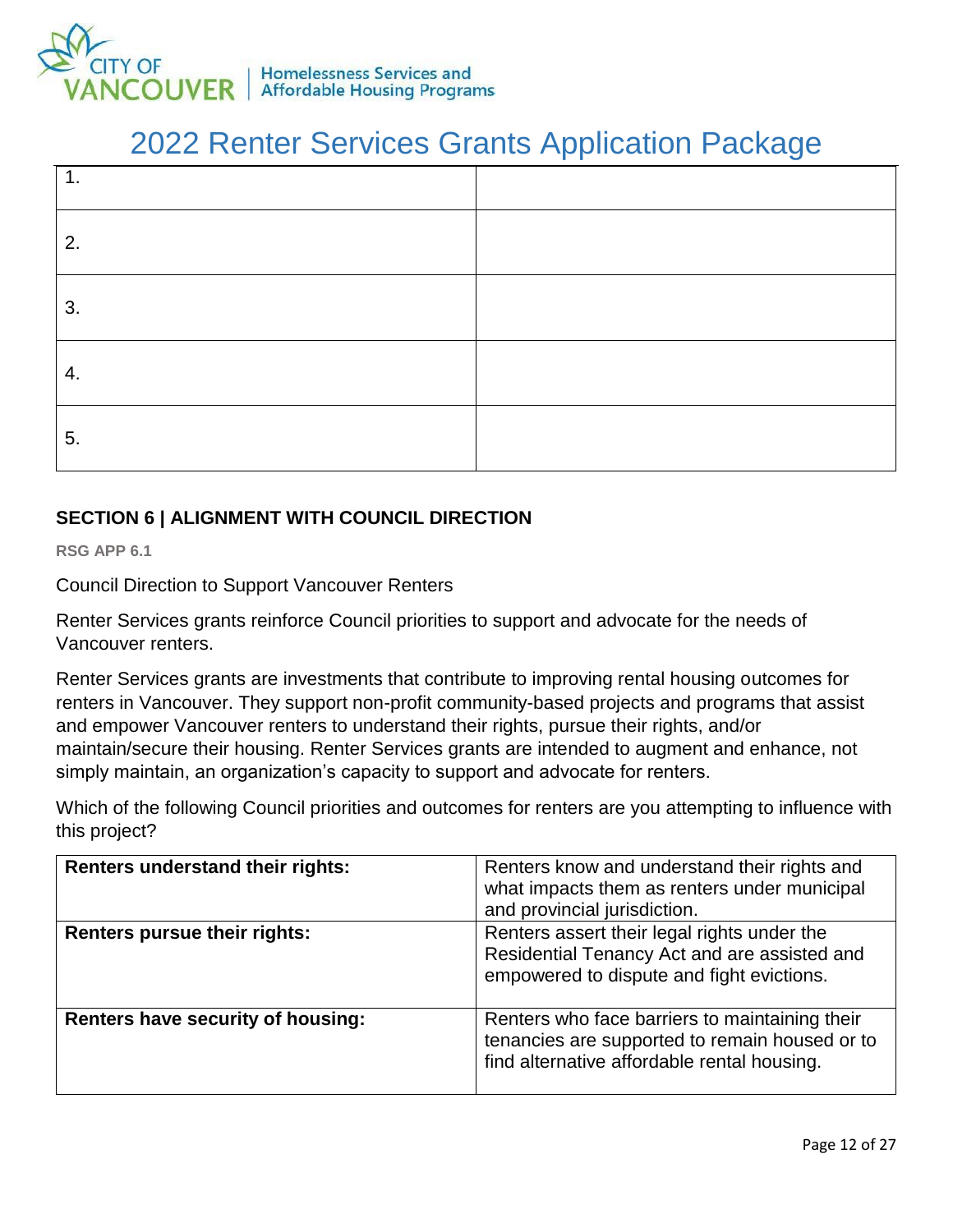

*Please indicate which priority/priorities your project will address. If addressing more than one priority, please rank them 1, 2 and/or 3 accordingly. If addressing only one priority, please select 1.* 

- Renters understand their rights
- Renters pursue their rights
- Renters have security of housing

### **SECTION 7 | FAIRNESS AND EQUITY**

In July 2021, City of Vancouver adopted an Equity Framework to address systemic racism and to reduce barriers for those who have historically experienced the most exclusion, violence and harm.

This framework is an internal document that will shape how the City, as an employer and policymaker, provides additional supports for equity-seeking groups in order to advance fair conditions for all people. For more information about the City's approach, we invite you to read more about the many steps that the City of Vancouver is taking to address racism and inequality here: https://vancouver.ca/people-programs/equity-diversity-inclusion.aspx

Equity recognizes that people are positioned differently in our communities, based on their intersecting identities such as race, class, gender, gender expression and sexual orientation, ability, immigration, among others. City policies and practices disproportionately impact communities that are situated within these intersections. Therefore, equity seeks to remove barriers embedded in our policies and practices and provide appropriate resources and supports needed for each community to prosper.

With the development of these guiding equity principles, our grant programs will be increasingly aligned with them to better support groups that have traditionally been excluded.

The next question asks you to think about your own organization and its internal practices.

**RSG APP 7.1** 

Please describe how you apply an equity lens internally to your own organization.

This could include how you identify and address any disparities, such as the racial and gender diversity of your leadership and staff, or how you apply equity principles when designing your projects or programs, or when engaging with equity seeking groups.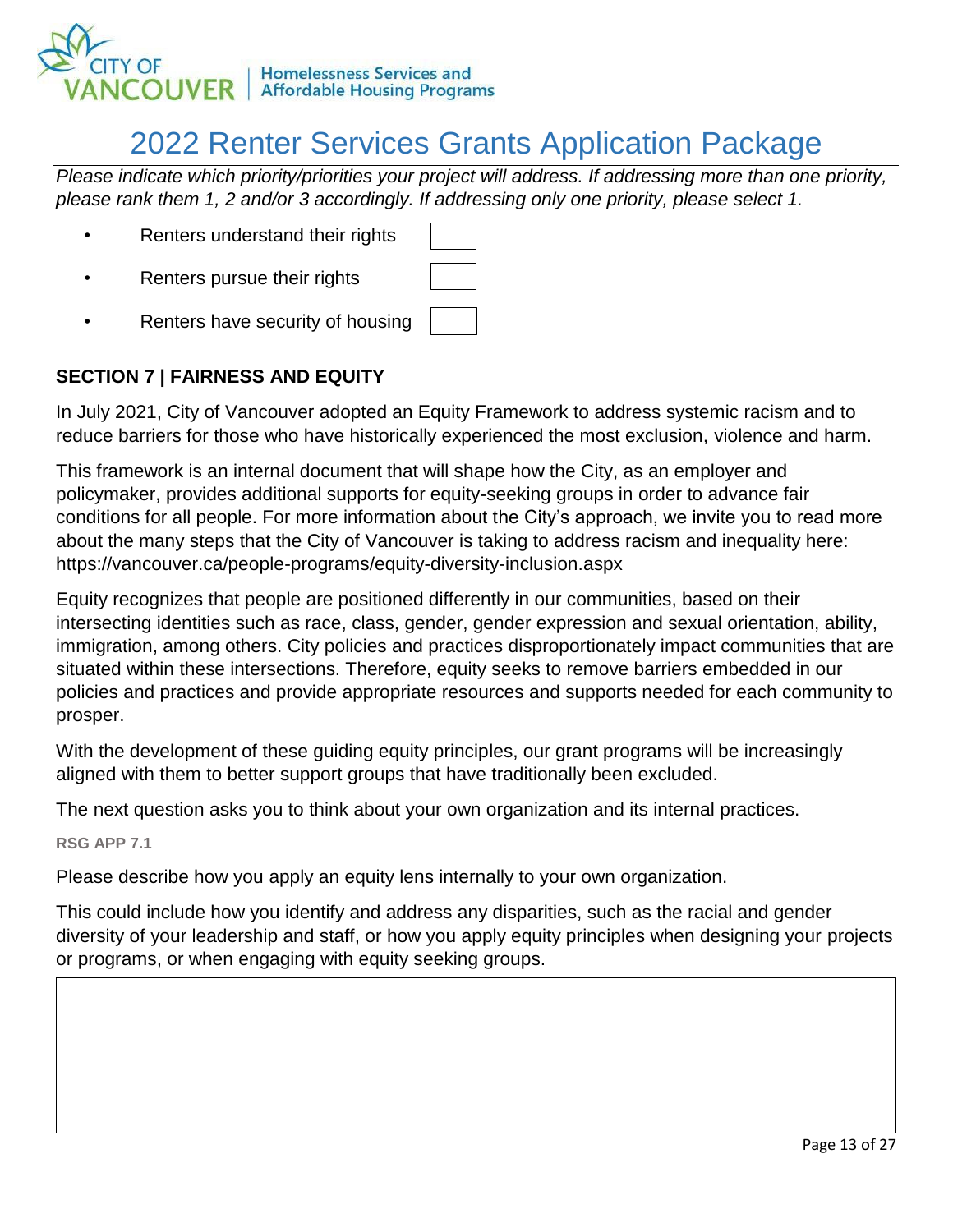

### **SECTION 8 | FINANCIAL INFORMATION**

**RSG APP 8.1** 

Grant funding

Please provide a description and breakdown of how your organization intends to use Renter Services grant funding for this project (e.g. staff wages, administration, other project costs).

**RSG APP 8.2** 

Will staff position(s) be funded by this grant?

- Yes
- No

**RSG APP 8.2a** 

Please attach job descriptions for any positions to be funded by this Renter Office grant.

**RSG APP 8.3**

You received a grant for this project last year, are you requesting an increase in funding of greater than 2%?

- Yes
- No

**RSG APP 8.3a**

If yes, please provide the following:

A rationale for the increase, including COVID-related issues; and,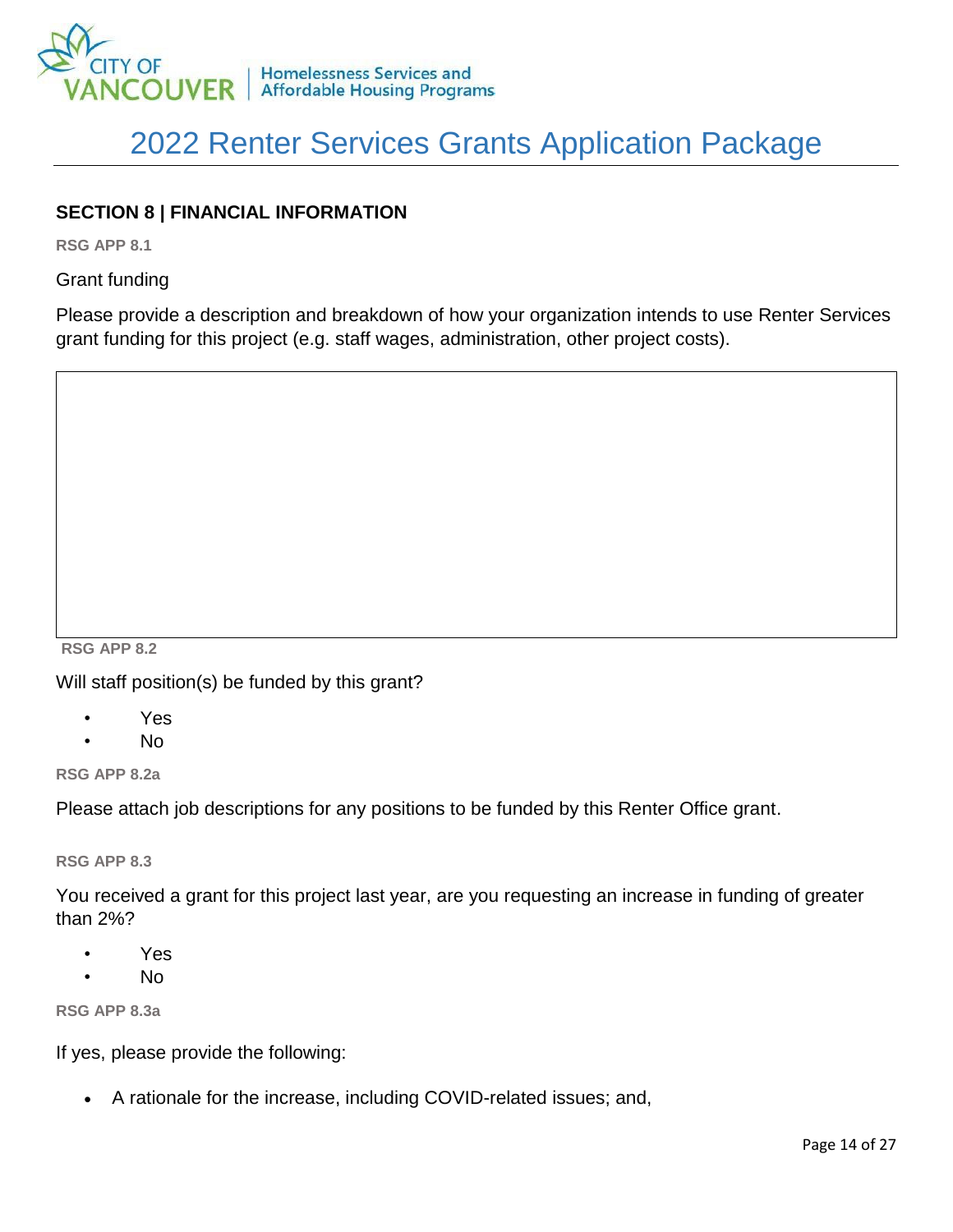

 SPECIFIC details about how the increase in funding would impact service, e.g. number of people served; type of service delivered; impact on participants; new positions and/or additional hours, and/or wage increases.

### **SECTION 9 | SUPPLEMENTARY INFORMATION**

**RSG APP 9.1** 

Has your organization been supporting or advocating for renter needs for at least 18 months?

- Yes
- No

#### **RSG APP 9.2**

Has your organization been operating for 18 months or longer?

- Yes
- No

#### **RSG APP 9.3**

If your organization has been impacted by the COVID-19 pandemic, please describe how. (Optional)

Something you might want to share include: how your organization has adapted its services, any increases/decreases in demand, impact on revenue and expenses, impact on staff and volunteers, or specific impacts on the population you serve.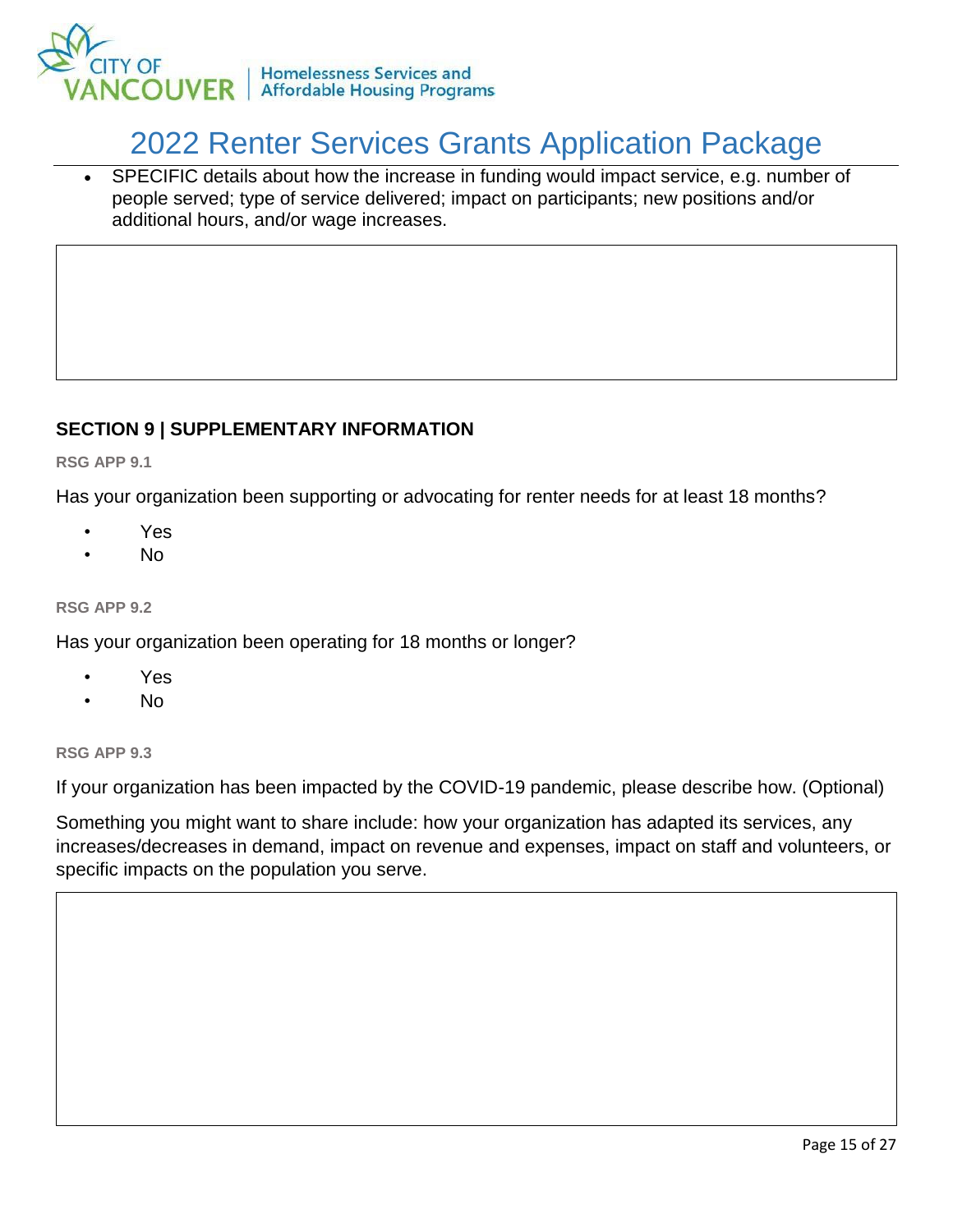

### **SECTION 10 | CONTEXT AND FEEDBACK (Optional)**

**RSG APP 10.1** 

Additional Information (Optional)

Please use this space to share any additional information about your program, organization, or operating environment. This might include successes or challenges from the past year or anticipated for the next, and/or trends in your neighbourhood.

**RSG APP 10.2** 

Application Feedback (Optional)

• Approximately how many hours did it take you to complete this application?

| If you have feedback on any aspect of the grants process, please provide it here. We value |
|--------------------------------------------------------------------------------------------|
| your input and are working to improve how we deliver our granting programs.                |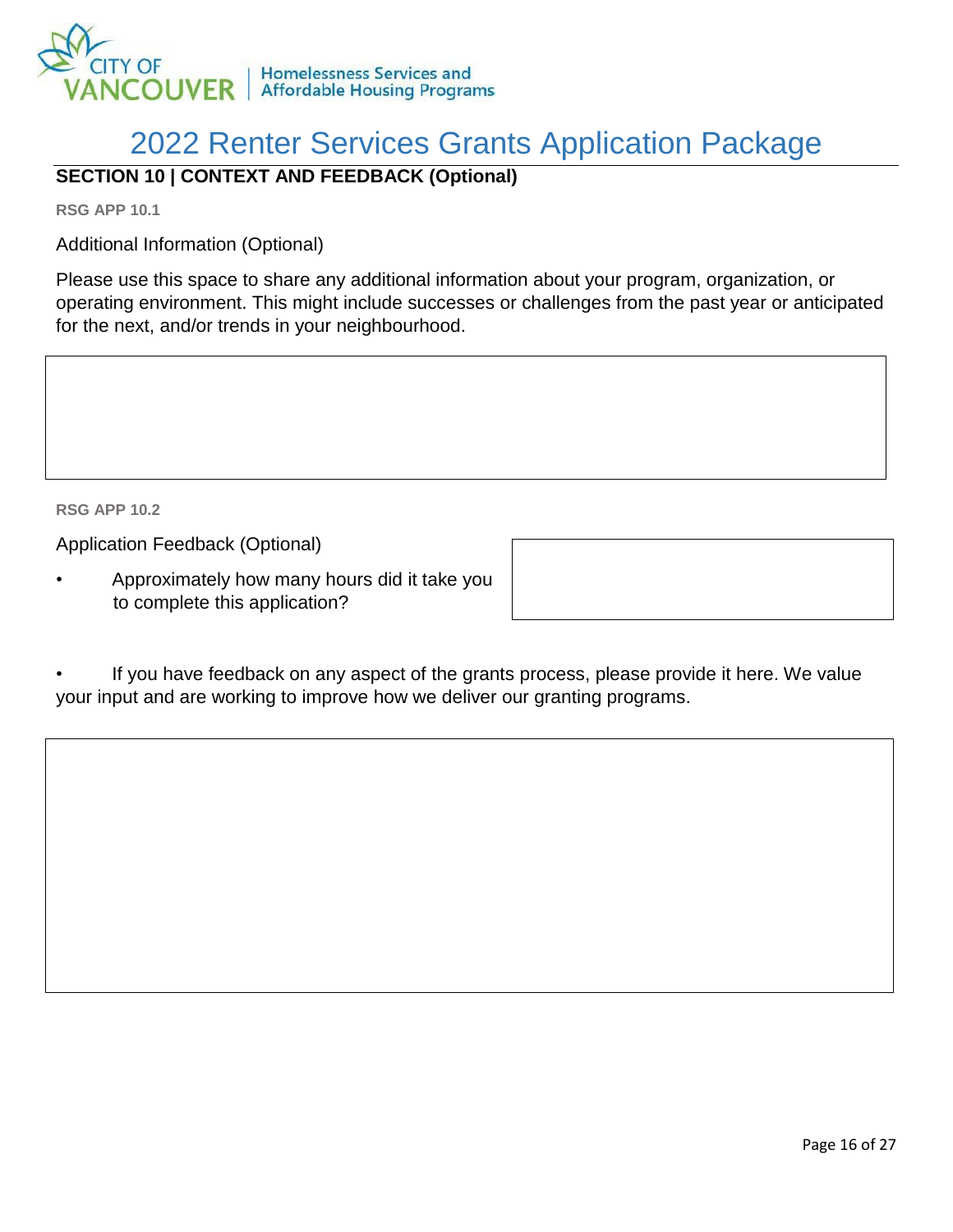

## <span id="page-16-0"></span>**PROGRAM/PROJECT BUDGET**

All questions are mandatory unless otherwise indicated.

**RSG BUDGET 1.1**

Your organization's fiscal year: (e.g., Apr/20- Mar/21)

**RSG BUDGET 1.2**

Anticipated Project Start Date

**RSG BUDGET 1.3**

Anticipated Project End Date

### **PROJECT REVENUE**

Source of funds, including in-kind donations and contributions from partners. List each individual revenue source, e.g., specific Provincial Ministries, Federal Departments, Foundations, etc.

- 2021 Actual\* 2021 Actual or Projected (leave blank if not relevant)
- Difference\* Explain Difference Between 2021 and 2022 Budget ( + or )

*Use the arrows to expand each box and see the full text inputted. Do Not use commas in numbers*

| Source of<br>Funds | 2021 Actual* | 2022<br><b>Proposed</b> | In Kind? | <b>Status</b> | <b>Explain</b><br>Difference* |
|--------------------|--------------|-------------------------|----------|---------------|-------------------------------|
| 1.                 |              |                         |          |               |                               |
| 2.                 |              |                         |          |               |                               |
| 3.                 |              |                         |          |               |                               |
| -4.                |              |                         |          |               |                               |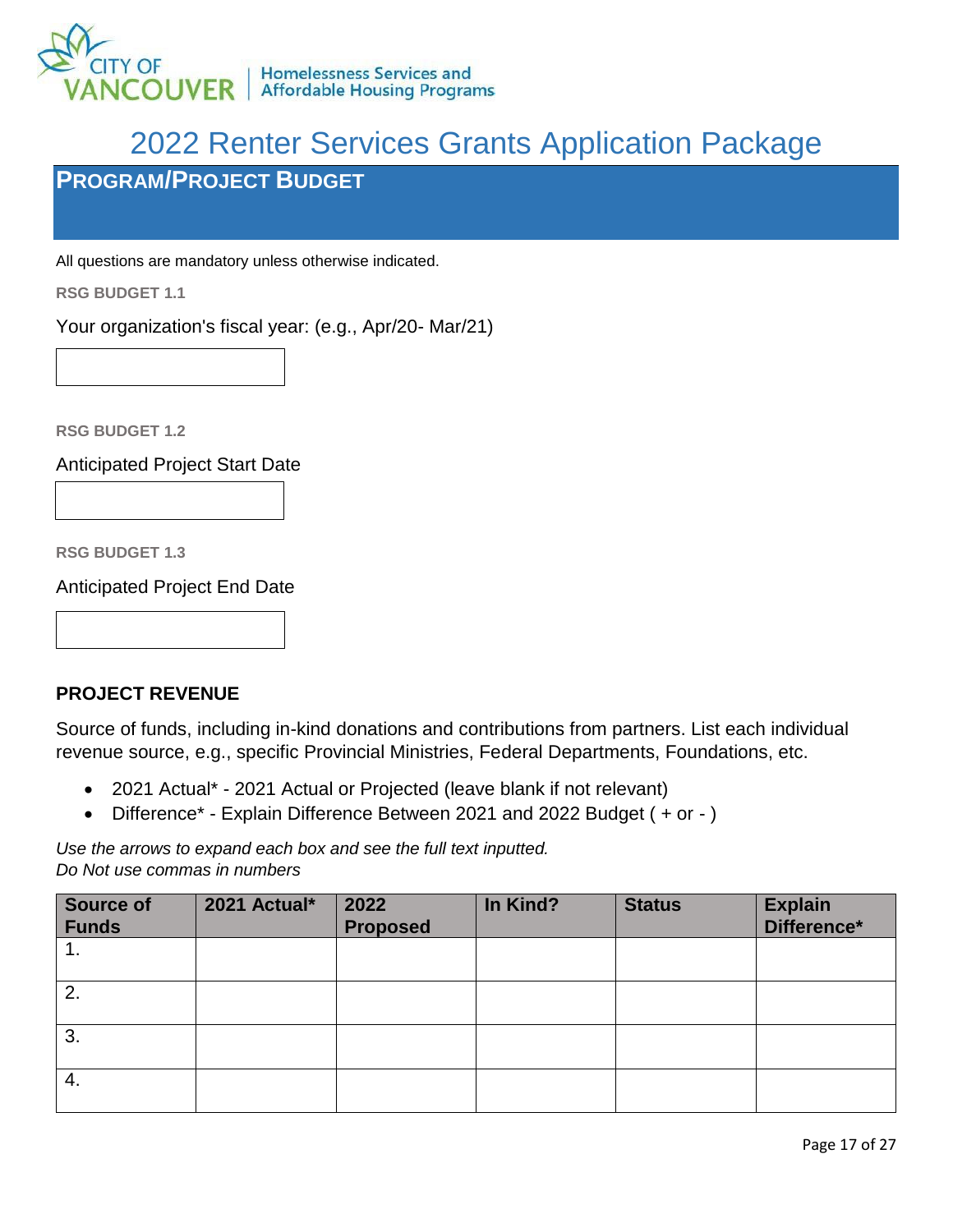

| ∽<br>ູບ. |  |  |  |
|----------|--|--|--|
| 6.       |  |  |  |
| Total    |  |  |  |

### **City of Vancouver Renter Services Grants**

| <b>Source of</b><br><b>Funds</b> | 2021 Actual* | 2022<br><b>Proposed</b> | In Kind? | <b>Status</b> | <b>Explain</b><br>Difference* |
|----------------------------------|--------------|-------------------------|----------|---------------|-------------------------------|
| .                                |              |                         |          |               |                               |

### **PROJECT EXPENDITURES**

Description, including salaries + benefits, project expenses, admin expenses, other

2021 Actual\* - 2021 Actual or Projected (leave blank if not relevant)

*Use the arrows to expand each box and see the full text inputted.* 

*Do Not use commas in numbers*

| <b>Description of</b><br><b>Expense</b> | 2021 Actual* | 2022 Proposed | <b>Notes</b> |
|-----------------------------------------|--------------|---------------|--------------|
| 1.                                      |              |               |              |
| 2.                                      |              |               |              |
| 3.                                      |              |               |              |
| 4.                                      |              |               |              |
| 5.                                      |              |               |              |
| 6.                                      |              |               |              |
| Total                                   |              |               |              |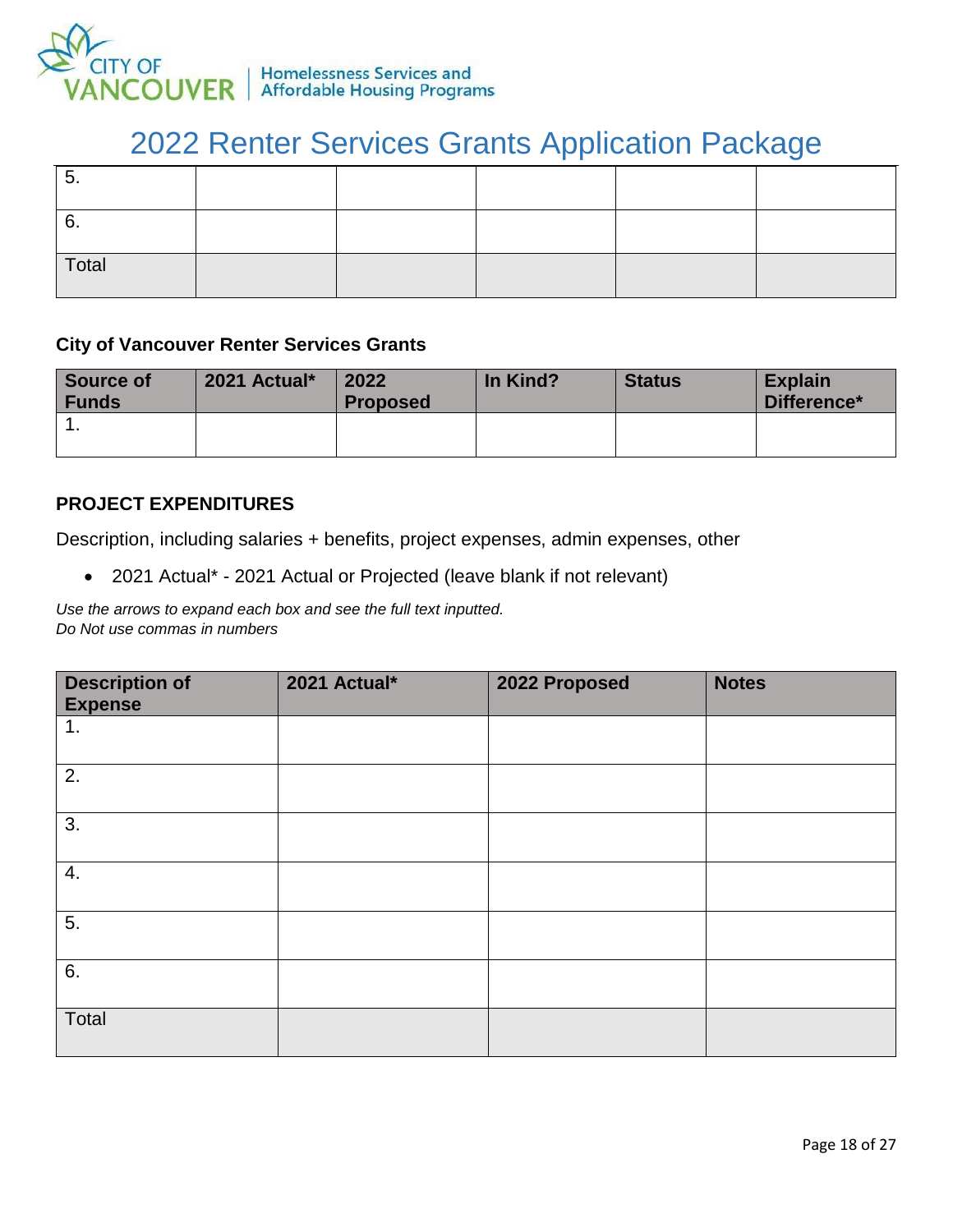

### **PROGRAM SURPLUS/DEFICIT**

A surplus is the revenue remaining within an organization's budget that is in excess of the organization's expenditures in any one fiscal year. If an operating surplus is carried to the next year, it falls into the category of accumulated surplus.

A deficit is an excess of liabilities over assets or expenditures over revenue.

| 2021 Actual or Projected      | 2022 Proposed                 |  |
|-------------------------------|-------------------------------|--|
| Auto calculated by the system | Auto calculated by the system |  |

**RSG BUDGET 1.4** 

Please list below any staff positions which are to be filled in whole or in part by the City's Renter Services Grants. (Optional)

### 2021 City of Vancouver Renter Services Grant as % of 2020 total proposed project revenue: *Auto Calculated by the system*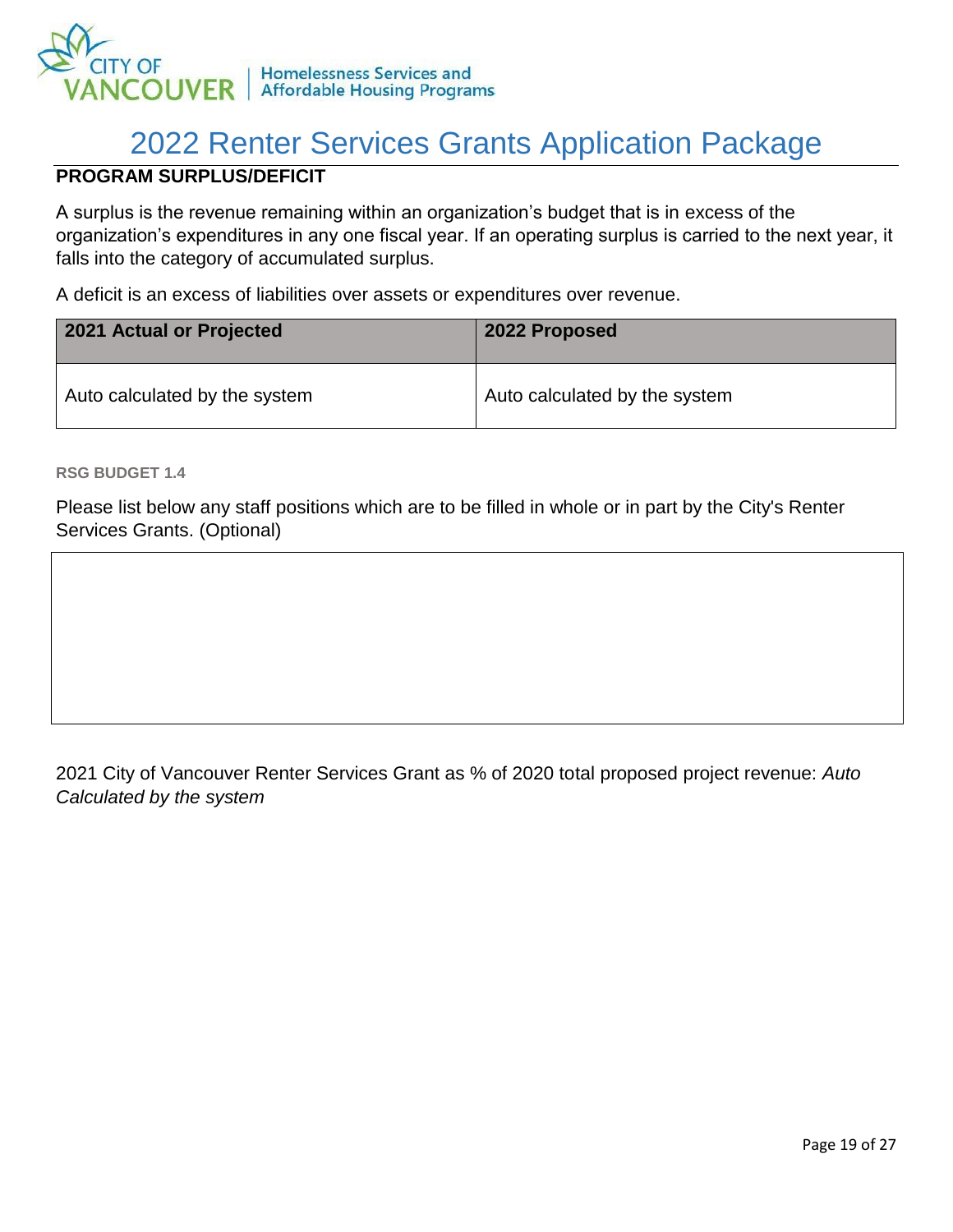

## <span id="page-19-0"></span>**MID-YEAR REPORT BACK**

The Mid-year Report Back is an opportunity for applicants to update the Renter Office staff about the status of their 2021 Renter Services Grants funded project. You will need access to your 2021 application (Form 2). If you need help accessing your 2021 application, please contact us at [renteroffice@vancouver.ca](mailto:renteroffice@vancouver.ca)

We understand that projects may be at varying stages of implementation as a result of the pandemic. You need to answer only those questions that are relevant to your project's stage of implementation.

### **1. CONTACT INFORMATION**

**RSG REP BACK 1.1**

Name of the project funded by 2021 Renter Services Grant

**RSG REP BACK 1.2**

Main Staff Contact for the Project:

| First name           |
|----------------------|
| Last name            |
| <b>Title</b>         |
| Telephone            |
| Extension (OPTIONAL) |
| Email                |

### **2. IMPACTS OF COVID-19 (Optional)**

**RSG REP BACK 2.1** 

If your project which was funded by 2021 Renter Services Grants been impacted by the COVID-19 pandemic, please describe how. (Optional)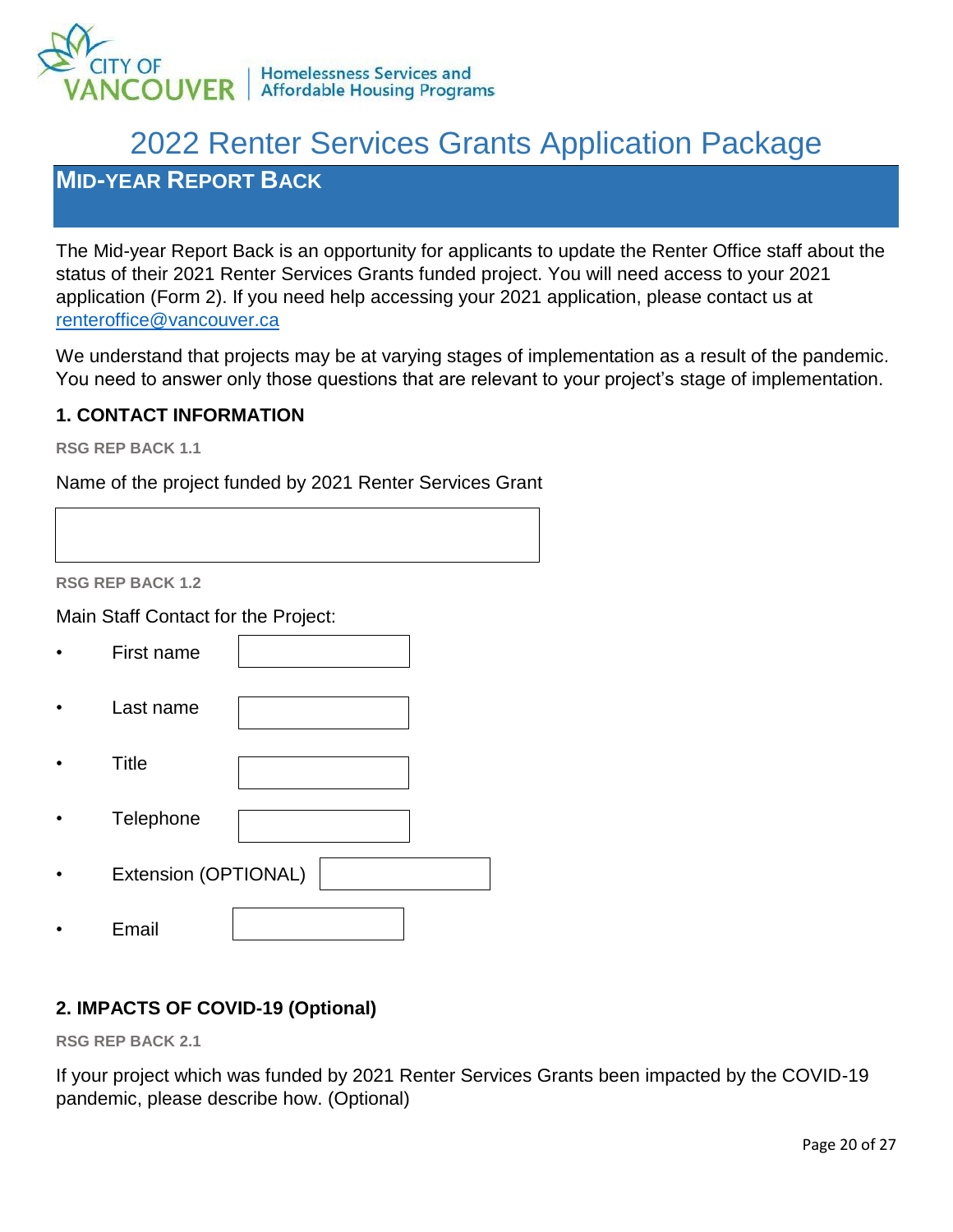

### **3. UPDATE ON PROPOSED ACTIVITIES AND OUTPUTS**

City staff understand that all non-profits are operating under great uncertainty because of the pandemic, and that your organization may have been able to implement all, some or none of your proposed activities outlined in your 2021 Renter Services Grants Application Form 2, or may have had to alter your activities to respond to the pandemic. We appreciate that planned activities may differ from actual outputs, and ask you to provide a summary of project activities and status update of actual outputs to date.

**RSG REP BACK 3.1** 

Status Update of Actual Outputs

Since project began on

#### **RSG REP BACK 3.2**

Report Back Table

The first two columns should be copied directly from the Activities table in Section 3 of last year's application. In the final shaded column please indicate the outputs that your program actually achieved since your project began.

- Previous Year's Activities (copy directly from Section 3 in last year's application)
- Proposed Outputs (copy directly from Section 3 in last year's application)
- Status Update of Actual Outputs (Since project began on above date inputted)

| <b>Previous Year's Activities</b> | <b>Proposed Outputs</b> | <b>Status Update of Actual</b><br><b>Outputs</b> |
|-----------------------------------|-------------------------|--------------------------------------------------|
|                                   |                         |                                                  |
| 2 <sub>1</sub>                    |                         |                                                  |
| 3                                 |                         |                                                  |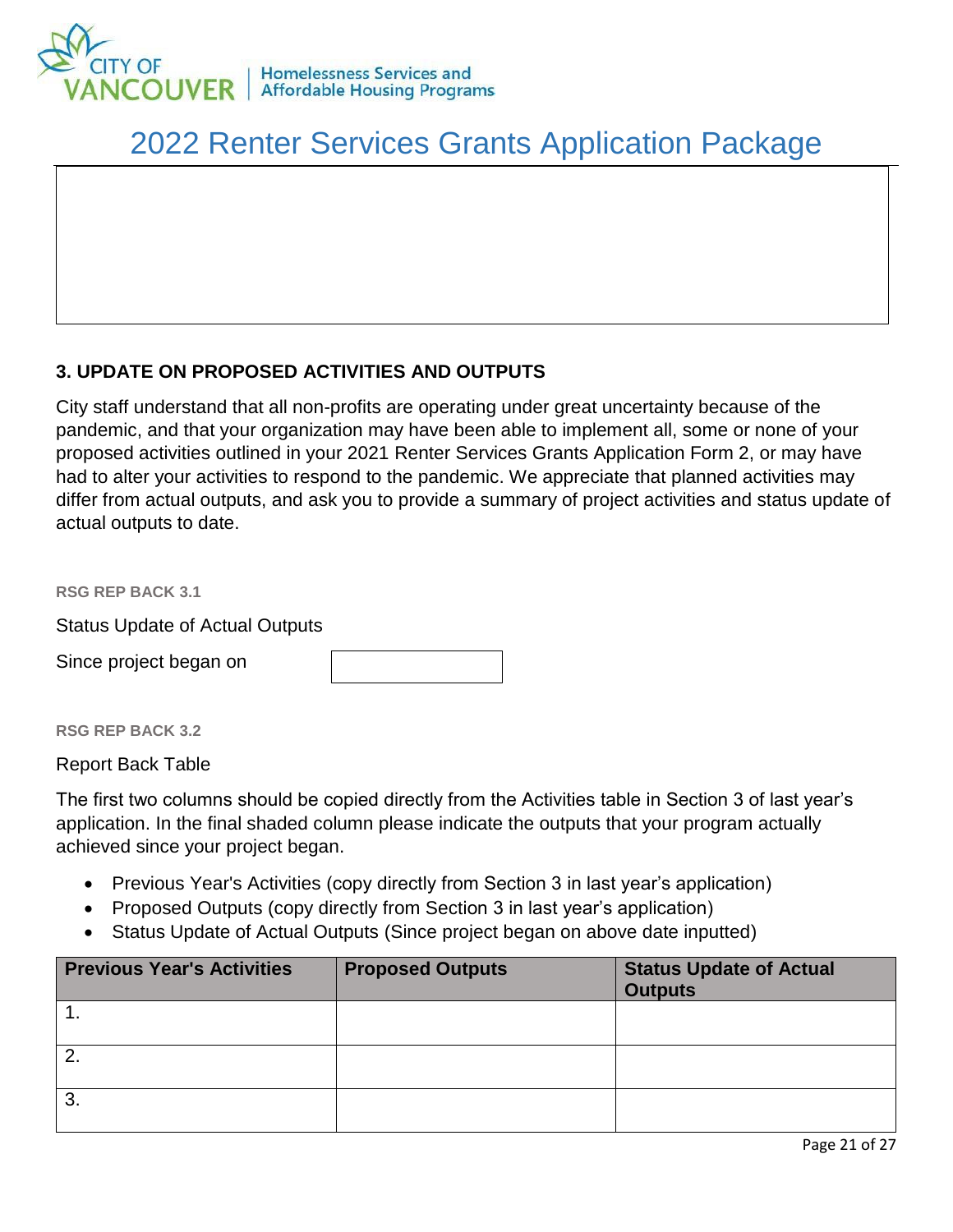

#### **RSG REP BACK 3.3**

Would you like to add in a narrative as well as the above table?

- Yes
- No

**RSG REP BACK 3.3a**

If yes, please provide a summary of project activities and outputs since your project began.

### **4. FAIRNESS AND EQUITY**

In July 2021, City of Vancouver adopted an Equity Framework to address systemic racism and to reduce barriers for those who have historically experienced the most exclusion, violence and harm.

This framework is an internal document that will shape how the City, as an employer and policymaker, provides additional supports for equity-seeking groups in order to advance fair conditions for all people. For more information about the City's approach, we invite you to read more about the many steps that the City of Vancouver is taking to address racism and inequality here: https://vancouver.ca/people-programs/equity-diversity-inclusion.aspx

Equity recognizes that people are positioned differently in our communities, based on their intersecting identities such as race, class, gender, gender expression and sexual orientation, ability, immigration, among others. City policies and practices disproportionately impact communities that are situated within these intersections. Therefore, equity seeks to remove barriers embedded in our policies and practices and provide appropriate resources and supports needed for each community to prosper.

With the development of these guiding equity principles, our grant programs will be increasingly aligned with these them to better support groups that have traditionally been excluded.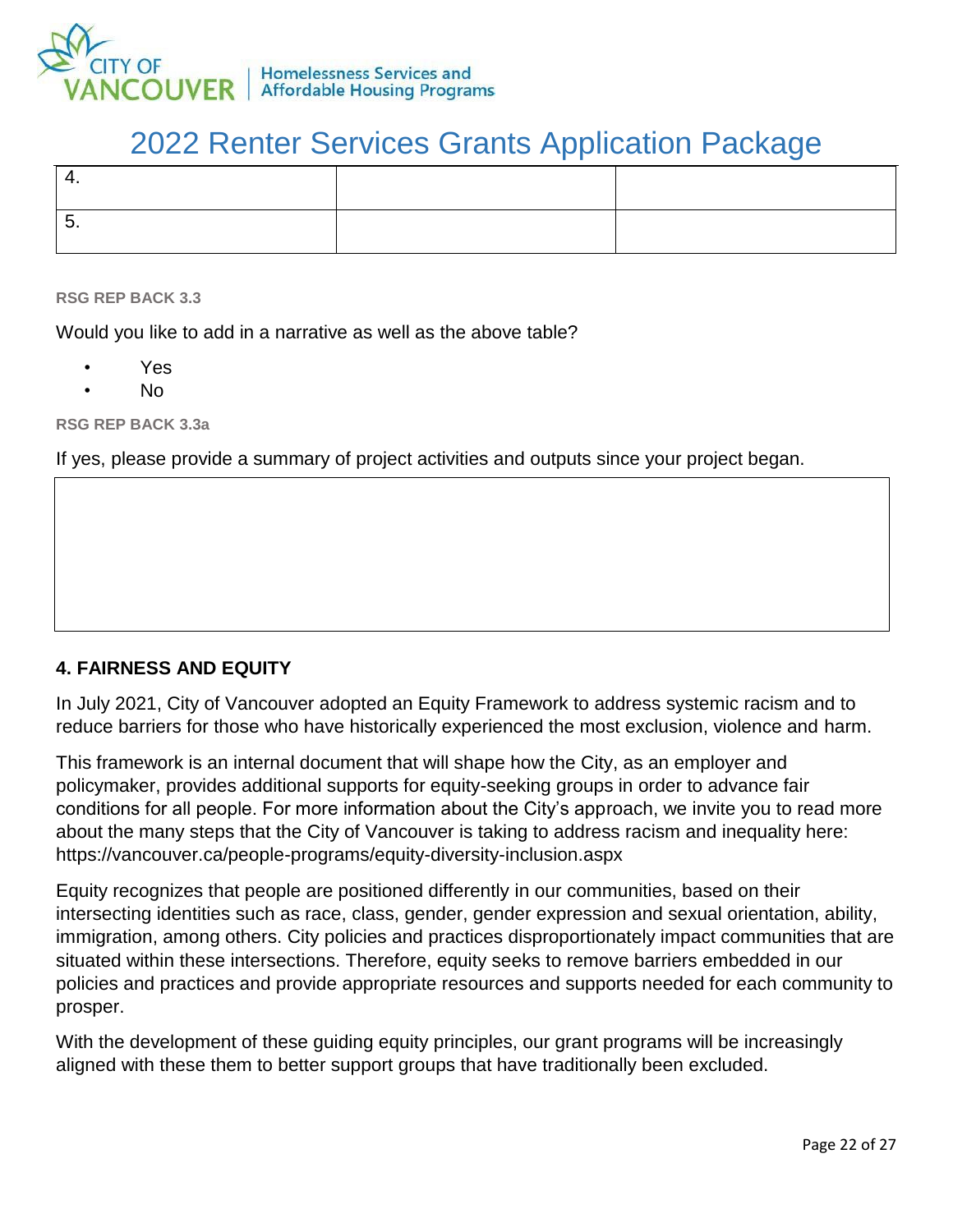

The next question asks about the individuals your project has supported since it began, and explores the intersections of race, gender, income and other factors to help us understand the population that you serve. This information will be used for aggregated statistical purposes only, and will not be used to report out on any one program.

**RSG REP BACK 4.1**

To the best of your ability, please describe the renter groups this project has served to date.

For example, seniors, youth, families, people who identify as Indigenous, people who identify as Black, people whose first language is not English, etc. Please provide as much information as needed in order to show how the population(s) your project serves are positioned based on their intersecting identities of race, gender, income and other factors.

### **5. NUMBER AND DEMOGRAPHIC OF PARTICIPANTS**

We recognize that the number of individuals served by the project for which you received a 2021 Renter Services grant may be difficult to report because of impacts related to the pandemic.

**RSG REP BACK 5.1**

How many individual renters in Vancouver have participated in the project since it began?

*Note: If a person participates more than once in the same program activity, count that person only once.*

How many individual renters in Vancouver have participated in the project since it began?

What percentage of those individuals live in Vancouver?

**RSG REP BACK 5.2**

If not described previously, please comment on the changes in numbers of individuals served by this program because of the pandemic. (Optional)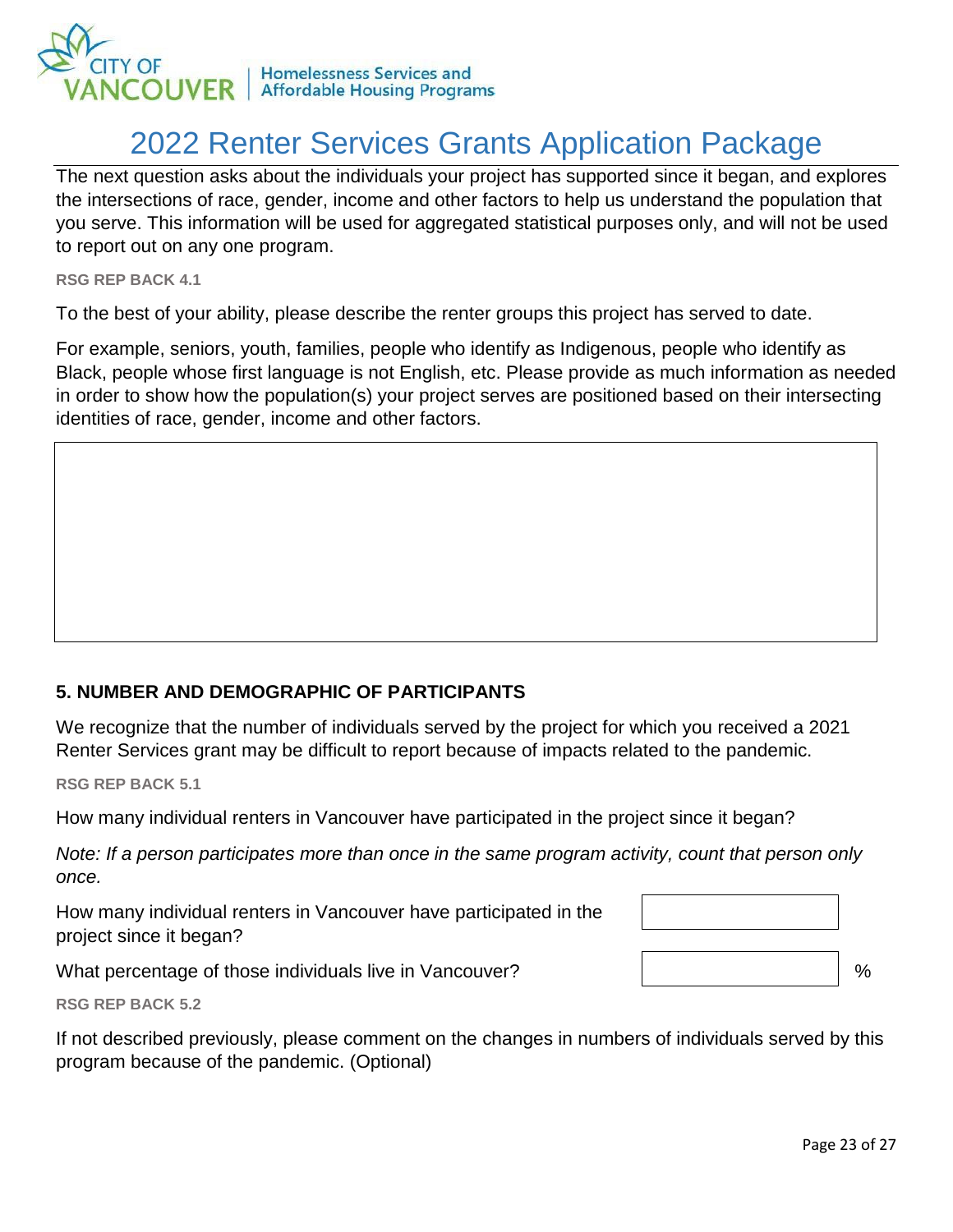

#### **RSG REP BACK 5.3**

### What geographic neighbourhoods in Vancouver has your project served to date?



- Arbutus-Ridge
- Downtown
- Dunbar-Southlands
- **Fairview**
- Grandview-Woodland
- Hastings-Sunrise
- Kensington-Cedar Cottage
- **Kerrisdale**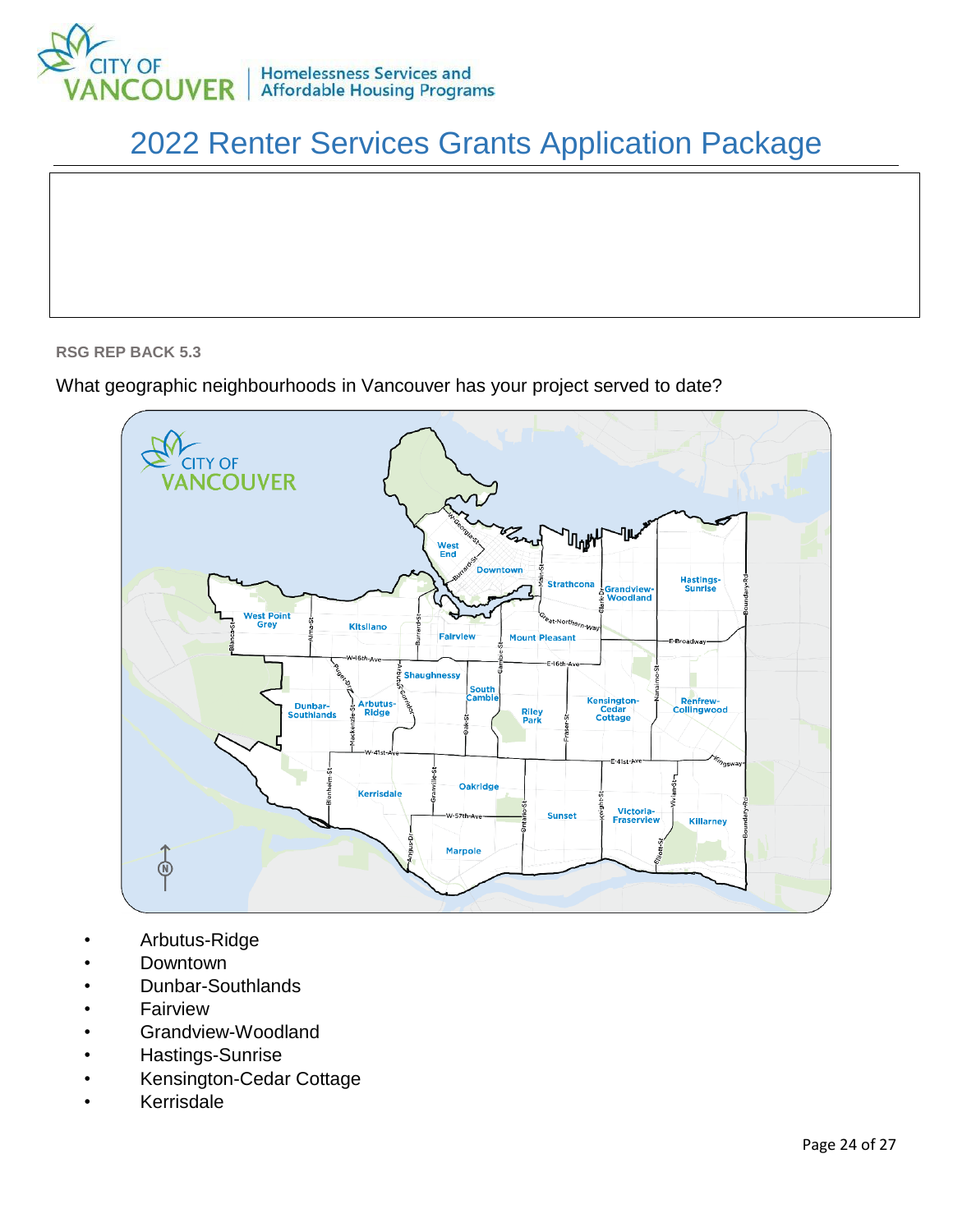

- Killarney
- Kitsilano
- **Marpole**
- Mount Pleasant
- Oakridge
- Renfrew-Collingwood
- **Riley Park**
- **Shaughnessy**
- South Cambie
- **Strathcona**
- **Sunset**
- Victoria-Fraserview
- West End
- West Point Grey
- All neighbouhoods
- Other subareas (including DTES, Chinatown, etc.)

**RSG REP BACK 6.1** 

### **6. STORIES OF CHANGE**

Please provide one story of a change that has occurred for an individual or group since your project began as a result of the project for which you received 2021 Renter Services Grant funding. These stories offer an opportunity to provide more in-depth information about the changes that occur for the people that you serve as a result of your work.

When you are writing the story, please keep the following guidelines in mind:

- Ask for the group or individual's permission to use their story.
- Ensure that there is no information included that would identify those involved.
- If the story is about an individual, use a pseudonym and be sure that you have altered or removed any specific information that might lead others to be able to identify that person.
- Make sure the focus of the story is clear and related to the funded project.
- Describe the actions taken by the funded project that influenced change/generated impact.
- Tell us what impact/change the participant(s) experienced as a result of the project.
- Provide context: Why is the change that occurred meaningful?
- Review the story with the individual or group before including it with your application.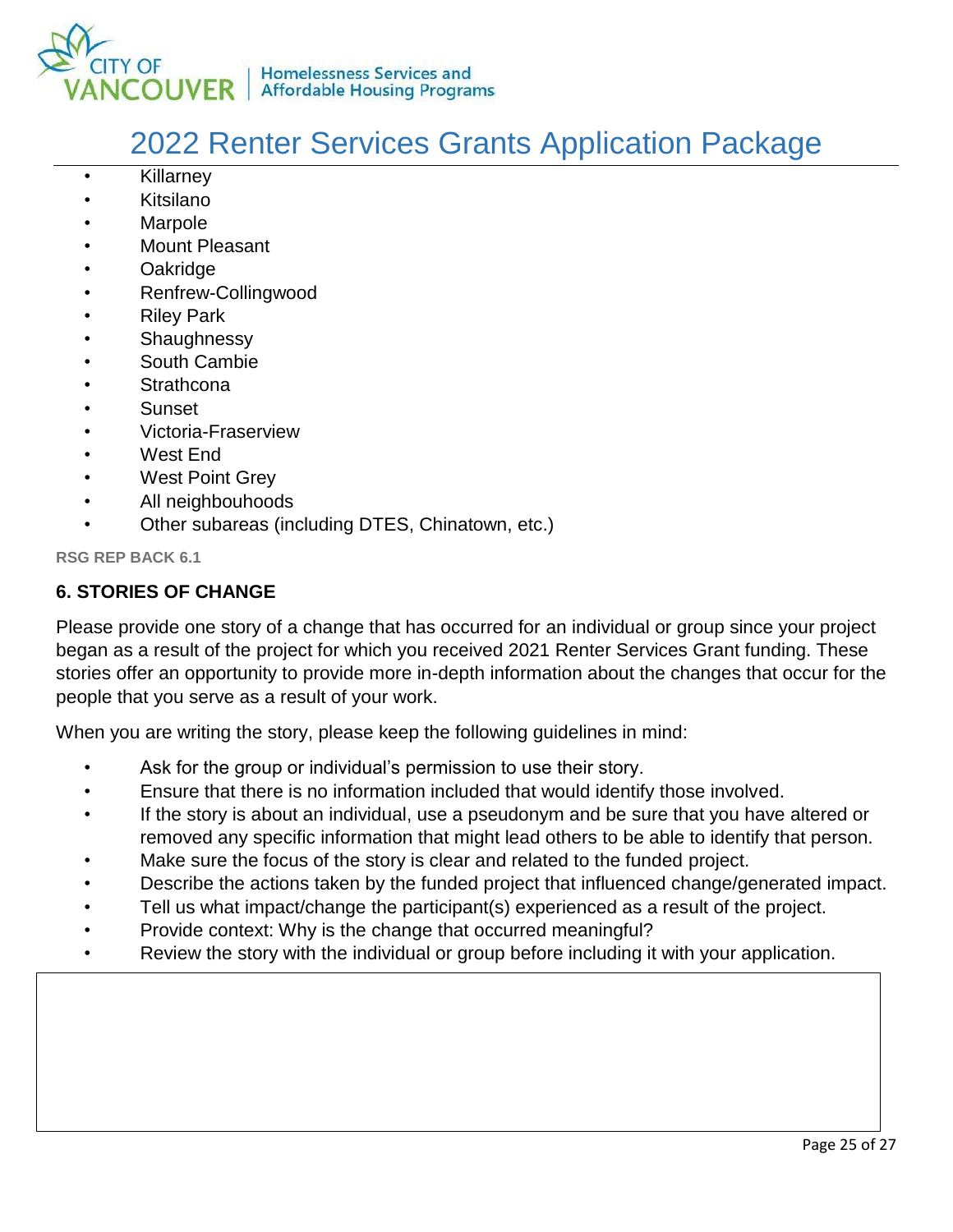

**RSG REP BACK 6.1a** 

We confirm that the names used in the story above are pseudonyms and that all specific identifying information has been altered/removed.

We confirm

**RSG REP BACK 7.1** 

### **7. WORKING WITH OTHER ORGANIZATIONS**

To date, what partnerships and networks have you worked with on this project, and how have these partnerships impacted services to your participants?

**RSG REP BACK 8.1** 

### **8. INNOVATION AND SERVICE ENHANCEMENT**

One of the goals of Renter Services Grants is to inspire non-profits to develop innovative ways to augment and enhance the work they do to support Vancouver renters. Please explain how the project funded by your 2021 RS grant has been innovative and enhanced your services to renters since it began.